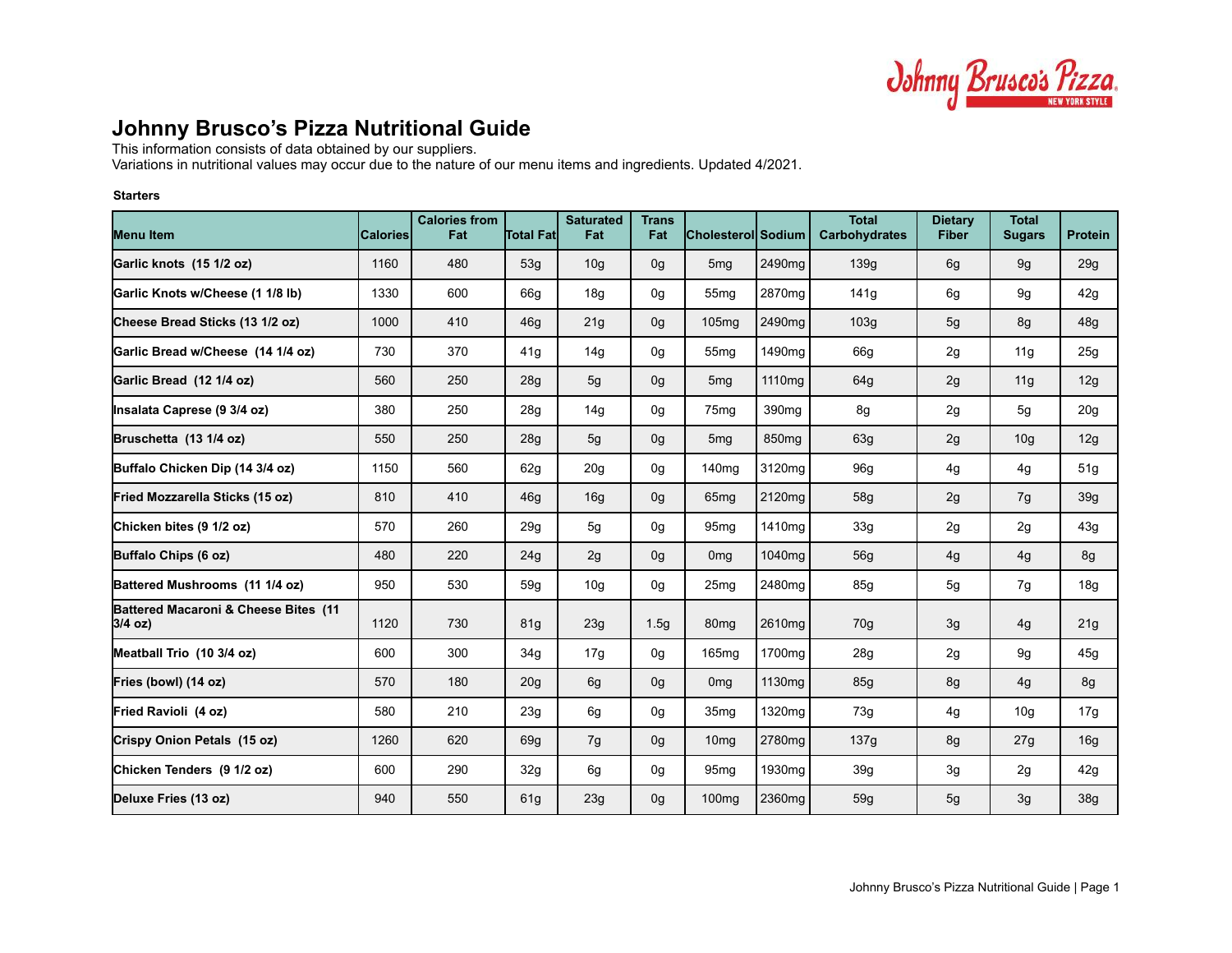

# **Burgers**

| <b>Menu</b> Item                               | <b>ICaloriesI</b> | <b>Calories from</b><br>Fat | <b>Total Fatl</b> | <b>Saturated</b><br>Fat | <b>Trans</b><br>Fat | <b>Cholesteroll Sodium</b> |                    | Total<br><b>Carbohydrates</b> | <b>Dietary</b><br>Fiber | <b>Total</b><br><b>Sugars</b> | <b>Protein</b>  |
|------------------------------------------------|-------------------|-----------------------------|-------------------|-------------------------|---------------------|----------------------------|--------------------|-------------------------------|-------------------------|-------------------------------|-----------------|
| Brusco's Firecracker Burger (1 1/2 lb)         | 1210              | 650                         | 72g               | 27g                     | 2.5 <sub>g</sub>    | 205 <sub>mq</sub>          | 2000 <sub>mg</sub> | 84g                           | 7g                      | 17g                           | 55q             |
| Brusco's BBQ Bacon Burger (1 3/8 lb)           | 1500              | 780                         | 86q               | 31 <sub>g</sub>         | 2.5g                | 225 <sub>mq</sub>          | 3000mg             | 111g                          | 8g                      | 26g                           | 65gz            |
| Brusco's Bacon Mushroom Burger (1<br>$1/2$ lb) | 1210              | 600                         | 66g               | 25 <sub>q</sub>         | 1.5q                | 235 <sub>mq</sub>          | 2020 <sub>ma</sub> | 79g                           | 8g                      | 13g                           | 74g             |
| Brusco's All-American Burger (1 1/4 lb)        | 1120              | 610                         | 67g               | 27g                     | 2.5 <sub>g</sub>    | 205 <sub>mq</sub>          | 1840 <sub>ma</sub> | 75g                           | 7g                      | 13g                           | 51 <sub>q</sub> |

#### **Calzone**

| <b>Menu Item</b>                               | <b>Calories</b> | <b>Calories from</b><br>Fat | <b>Total Fatl</b> | <b>Saturated</b><br>Fat | <b>Trans</b><br>Fat | Cholesterol  Sodium |        | <b>Total</b><br><b>Carbohydrates</b> | <b>Dietary</b><br><b>Fiber</b> | <b>Total</b><br><b>Sugars</b> | <b>Protein</b> |
|------------------------------------------------|-----------------|-----------------------------|-------------------|-------------------------|---------------------|---------------------|--------|--------------------------------------|--------------------------------|-------------------------------|----------------|
| Cheese Calzone (1 lb)                          | 1000            | 400                         | 44g               | 22g                     | 0g                  | 110mg               | 2310mg | 104g                                 | 5g                             | 11g                           | 48g            |
| Veggie Deluxe Calzone (1 5/8 lb)               | 1270            | 550                         | 61g               | 29g                     | 0g                  | 110 <sub>mg</sub>   | 3320mg | 130g                                 | 8g                             | 17g                           | 54g            |
| Veggie Calzone (1 1/2 lb)                      | 1260            | 550                         | 61g               | 29g                     | 0g                  | 110mg               | 3320mg | 128g                                 | 7g                             | 16g                           | 53g            |
| The Great White Calzone (1 1/2 lb)             | 1350            | 570                         | 63g               | 29g                     | 0g                  | 165mg               | 3200mg | 127g                                 | 6g                             | 14g                           | 75g            |
| Johnnys White Calzone (1 1/3 lb)               | 1270            | 550                         | 61g               | 29g                     | 0g                  | 135mg               | 2920mg | 123g                                 | 6g                             | 13g                           | 61g            |
| The Gourmet Calzone (1 3/8 lb)                 | 1280            | 540                         | 60 <sub>g</sub>   | 30 <sub>g</sub>         | 0g                  | 120mg               | 3500mg | 133g                                 | 9g                             | 18g                           | 58g            |
| Steak and Cheese Calzone (1 1/2 lb)            | 1240            | 490                         | 55g               | 25g                     | 0g                  | 145mg               | 3200mg | 127g                                 | 7g                             | 17g                           | 64g            |
| Meat Deluxe Calzone (1 1/2 lb)                 | 1600            | 810                         | 90 <sub>g</sub>   | 36g                     | 0g                  | 275mg               | 4420mg | 108g                                 | 5g                             | 12g                           | 94g            |
| Margherita Calzone (1 3/8 lb)                  | 1020            | 370                         | 41g               | 16g                     | 0g                  | 70 <sub>mq</sub>    | 2220mg | 120g                                 | 7g                             | 14g                           | 41g            |
| Johnny's Italian Special calzone (1 3/8<br>lb) | 1270            | 570                         | 63g               | 28g                     | 0g                  | 175mg               | 3070mg | 111g                                 | 6g                             | 13g                           | 67g            |
| Johnny's Deluxe Calzone (1 3/4 lb)             | 1580            | 710                         | 79g               | 33g                     | 0g                  | 285mg               | 4530mg | 126g                                 | 6g                             | 15g                           | 95g            |
| Hawaiian Luau Calzone (1 1/3 lb)               | 1270            | 510                         | 57g               | 26g                     | 0g                  | 165mg               | 3510mg | 129g                                 | 6g                             | 22g                           | 63g            |
| Fresh Mozzarella Calzone (1 1/8 lb)            | 1090            | 420                         | 46g               | 20g                     | 0g                  | 90 <sub>mq</sub>    | 2320mg | 117g                                 | 6g                             | 13g                           | 44g            |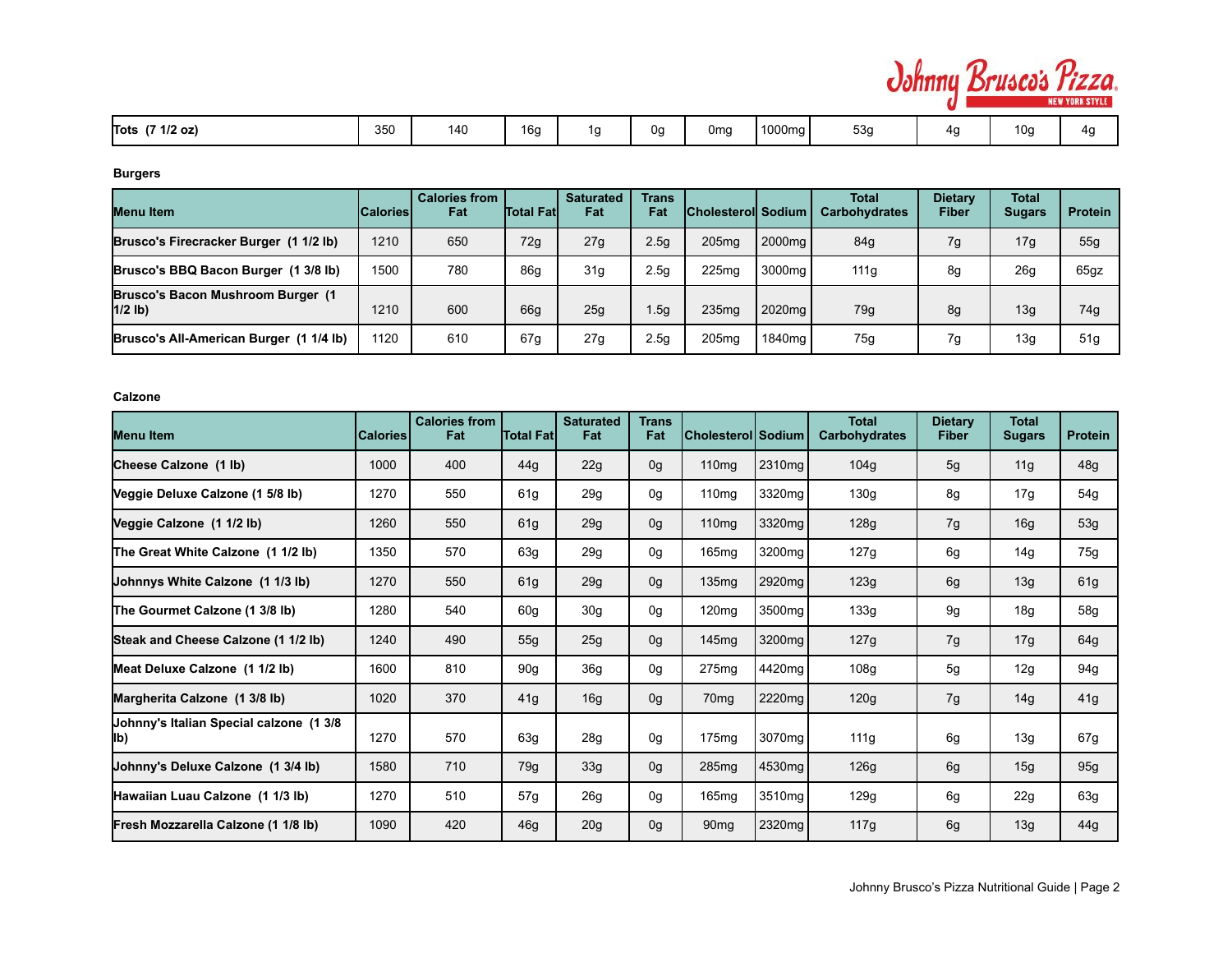

| Four Cheese Calzone (1 1/4 lb)         | 1300 | 580 | 64q             | 32g             | 0g             | 150 <sub>mq</sub> | 3050ma l           | 122g | 6g | 13g | 65g             |
|----------------------------------------|------|-----|-----------------|-----------------|----------------|-------------------|--------------------|------|----|-----|-----------------|
| Chicken Florentine Calzone (1 1/2 lb)  | 1450 | 680 | 76 <sub>q</sub> | 28g             | 0 <sub>g</sub> | 145 <sub>mq</sub> | 3050mg             | 128g | 6g | 16g | 68g             |
| Chicken Bacon Ranch Calzone (1 1/2 lb) | 1530 | 730 | 81g             | 30 <sub>g</sub> | 0g             | 175 <sub>mq</sub> | 3670 <sub>ma</sub> | 126g | 7g | 17g | 75g             |
| Chicken Alfredo Calzone (1 1/2 lb)     | 1380 | 610 | 68q             | 32g             | 0 <sub>g</sub> | 185mg             | 3520 <sub>mg</sub> | 125g | 6g | 14g | 75g             |
| Buffalo Chicken Calzone (1 1/2 lb)     | 1410 | 630 | 70 <sub>q</sub> | 28g             | 0g             | 160 <sub>mq</sub> | 3760mg             | 124g | 6g | 15g | 73g             |
| <b>BBQ Chicken Calzone (1 3/8 lb)</b>  | 1270 | 470 | 52g             | 24g             | 0 <sub>g</sub> | 140 <sub>mq</sub> | 3130 <sub>ma</sub> | 137g | 6g | 27g | 65 <sub>q</sub> |

### **Stromboli**

| <b>Menu Item</b>                     | <b>Calories</b> | <b>Calories from</b><br>Fat | <b>Total Fatl</b> | <b>Saturated</b><br>Fat | <b>Trans</b><br>Fat | Cholesterol  Sodium |        | <b>Total</b><br><b>Carbohydrates</b> | <b>Dietary</b><br><b>Fiber</b> | <b>Total</b><br><b>Sugars</b> | <b>Protein</b> |
|--------------------------------------|-----------------|-----------------------------|-------------------|-------------------------|---------------------|---------------------|--------|--------------------------------------|--------------------------------|-------------------------------|----------------|
| Traditional Stromboli (1 3/8 lb)     | 1320            | 610                         | 68g               | 29 <sub>g</sub>         | 0 <sub>g</sub>      | 190mg               | 3460mg | 111g                                 | 6g                             | 13g                           | 72g            |
| Syracuse Stuffer (1 3/8 lb)          | 1210            | 520                         | 57g               | 27g                     | 0g                  | 160 <sub>mq</sub>   | 3330mg | 112g                                 | 6g                             | 14g                           | 67g            |
| House Stromboli (1 1/3 lb)           | 1380            | 680                         | 75g               | 32g                     | 0 <sub>g</sub>      | 195 <sub>mq</sub>   | 4050mg | 107g                                 | 5g                             | 12g                           | 73g            |
| Veggie Deluxe Stromboli (1 1/2 lb)   | 1300            | 580                         | 65g               | 31g                     | 0g                  | 125 <sub>mq</sub>   | 3610mg | 128g                                 | 8g                             | 14g                           | 59g            |
| Veggie Stromboli (1 3/8 lb)          | 1290            | 580                         | 65g               | 31g                     | 0 <sub>g</sub>      | 125mg               | 3610mg | 126g                                 | 7g                             | 13g                           | 58g            |
| Johnny's White (1 1/4 lb)            | 1310            | 590                         | 65g               | 31 <sub>g</sub>         | 0g                  | 150mg               | 3210mg | 121g                                 | 6g                             | 11g                           | 67g            |
| The Great White Stromboli (1 1/2 lb) | 1390            | 600                         | 67g               | 31 <sub>g</sub>         | 0 <sub>g</sub>      | 180 <sub>mg</sub>   | 3490mg | 125g                                 | 6g                             | 12g                           | 81g            |
| The Gourmet Stromboli (1 3/8 lb)     | 1320            | 580                         | 64g               | 32g                     | 0g                  | 135mg               | 3790mg | 130g                                 | 9g                             | 15g                           | 63g            |
| Meat Deluxe Stromboli (1 1/2 lb)     | 1780            | 880                         | 98g               | 39g                     | 0 <sub>g</sub>      | 320 <sub>mg</sub>   | 5420mg | 122g                                 | 6g                             | 13g                           | 108g           |
| Margherita Stromboli (1 1/3 lb)      | 1010            | 360                         | 40 <sub>g</sub>   | 15g                     | 0g                  | 65 <sub>mq</sub>    | 2280mg | 116g                                 | 7g                             | 12g                           | 40g            |
| Johnny's Italian Special (1 1/2 lb)  | 1390            | 620                         | 69g               | 30 <sub>g</sub>         | 0 <sub>g</sub>      | 190 <sub>mg</sub>   | 3630mg | 124g                                 | 7g                             | 13g                           | 76g            |
| Uohnny's Deluxe Stromboli (1 5/8 lb) | 1640            | 750                         | 84g               | 35 <sub>q</sub>         | 0g                  | 300mg               | 4930mg | 126g                                 | 7g                             | 15g                           | 101g           |
| Hawaiian Luau Stromboli (1 1/4 lb)   | 1310            | 540                         | 61g               | 27g                     | 0 <sub>g</sub>      | 180 <sub>mg</sub>   | 3800mg | 127g                                 | 6g                             | 19g                           | 69g            |
| Fresh Mozzarella Stromboli (1 lb)    | 1060            | 400                         | 45q               | 17g                     | 0 <sub>q</sub>      | 80 <sub>mg</sub>    | 2360mg | 113g                                 | 6q                             | 11g                           | 43g            |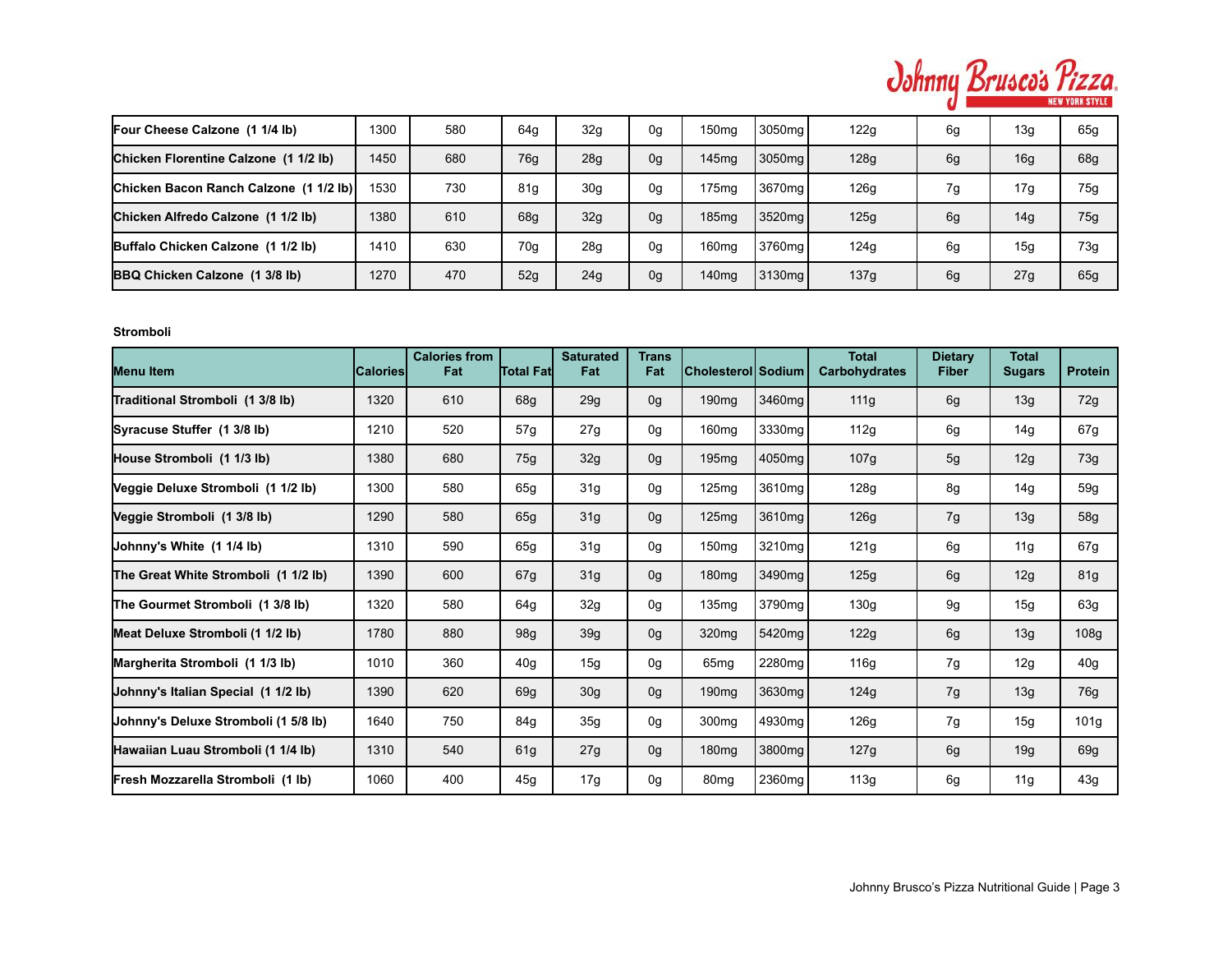

**Kids**

| Menu Item                                      | <b>Calories</b> | <b>Calories from</b><br>Fat | <b>Total Fat</b> | <b>Saturated</b><br>Fat | <b>Trans</b><br>Fat | Cholesterol Sodium |                    | <b>Total</b><br><b>Carbohydrates</b> | <b>Dietary</b><br><b>Fiber</b> | <b>Total</b><br><b>Sugars</b> | <b>Protein</b>  |
|------------------------------------------------|-----------------|-----------------------------|------------------|-------------------------|---------------------|--------------------|--------------------|--------------------------------------|--------------------------------|-------------------------------|-----------------|
| Child - Wings(4CT) W/Fries (15 oz)             | 670             | 350                         | 39 <sub>g</sub>  | 11g                     | 0 <sub>g</sub>      | 140 <sub>mg</sub>  | 700 <sub>mq</sub>  | 43g                                  | 4g                             | 2g                            | 36g             |
| Child - Wings - (3CT) W/Fries (13 oz)          | 580             | 290                         | 32g              | 9q                      | 0g                  | 105mg              | 660 <sub>mq</sub>  | 43g                                  | 4g                             | 2g                            | 28g             |
| Childs Burger (1 lb)                           | 780             | 360                         | 40 <sub>g</sub>  | 17g                     | 0g                  | 125mg              | 1470mg             | 74g                                  | 7g                             | 12g                           | 30 <sub>g</sub> |
| Child Spaghetti w/Meatball (10 1/4 oz)         | 510             | 90                          | 10 <sub>q</sub>  | 2.5g                    | 0g                  | 40 <sub>mg</sub>   | 1770 <sub>mg</sub> | 84g                                  | 4g                             | 9g                            | 22g             |
| Child Spaghetti Marinara (10 1/4 oz)           | 400             | 40                          | 4.5 <sub>g</sub> | 0g                      | 0 <sub>g</sub>      | 0 <sub>mg</sub>    | 1510mg             | 79g                                  | 4g                             | 9g                            | 13g             |
| Child Fettuccine Alfredo w/Chicken (13<br>Joz) | 580             | 290                         | 32g              | 9g                      | 0g                  | 105mg              | 660 <sub>mq</sub>  | 43g                                  | 4g                             | 2g                            | 28g             |
| Child Fettuccine Alfredo (1 lb)                | 530             | 190                         | 21g              | 9 <sub>g</sub>          | 0 <sub>g</sub>      | 40 <sub>mg</sub>   | 1810mg             | 73g                                  | 4g                             | 4g                            | 16g             |
| Child Chicken tenders (9 1/2 oz)               | 600             | 290                         | 32g              | 6g                      | 0g                  | 95 <sub>mg</sub>   | 1930mg             | 39g                                  | 3g                             | 2g                            | 42g             |
| Child Chicken Bites (5 oz)                     | 340             | 130                         | 14 <sub>q</sub>  | 2.5g                    | 0 <sub>g</sub>      | 50 <sub>mg</sub>   | 930 <sub>mq</sub>  | 31g                                  | 1g                             | 13g                           | 21g             |
| Child Cheese Ravioli (11 1/4 oz)               | 420             | 100                         | 11g              | 4g                      | 0g                  | 55 <sub>mg</sub>   | 860 <sub>mg</sub>  | 65g                                  | 3g                             | 14g                           | 16g             |

#### **Desserts**

| Menu Item                      | <b>ICalories</b> | <b>Calories from</b><br>Fat | <b>Total Fatl</b> | <b>Saturated</b><br>Fat | <b>Trans</b><br>Fat | <b>Cholesterol Sodium</b> |                    | <b>Total</b><br><b>Carbohydrates</b> | <b>Dietary</b><br><b>Fiber</b> | <b>Total</b><br><b>Sugars</b> | <b>Protein</b> |
|--------------------------------|------------------|-----------------------------|-------------------|-------------------------|---------------------|---------------------------|--------------------|--------------------------------------|--------------------------------|-------------------------------|----------------|
| Cinnamon Knots (14 1/2 oz)     | 1440             | 490                         | 54q               | 9g                      | 0g                  | 0 <sub>mg</sub>           | 2110 <sub>ma</sub> | 211g                                 | 5g                             | <b>86g</b>                    | 24g            |
| Cheesecake (slice) (1 ea.)     | 480              | 310                         | 34 <sub>q</sub>   | 0 <sub>q</sub>          | 0g                  | 145 <sub>mq</sub>         | 310 <sub>ma</sub>  | 38g                                  | 0g                             | 26g                           | 9g             |
| Brooklyn Blackout Cake (1 ea.) | 680              | 350                         | 39 <sub>q</sub>   | 22g                     | 0 <sub>g</sub>      | 145 <sub>mq</sub>         | 400 <sub>ma</sub>  | 77g                                  | 5g                             | 55g                           | 9g             |
| Tiramisu (1 ea.)               | 330              | 170                         | 19q               | 12g                     | 0g                  | 155 <sub>mq</sub>         | 85 <sub>ma</sub>   | 36g                                  | 0g                             | 23g                           | 4g             |
| Cannoli (1 ea.)                | 290              | 120                         | 13q               | 5g                      | 0 <sub>g</sub>      | 30 <sub>mq</sub>          | 60 <sub>mg</sub>   | 37g                                  | 0 <sub>g</sub>                 | 26g                           | 5g             |
| Root Beer Float (1 lb)         | 370              | 130                         | 14 <sub>q</sub>   | 8g                      | 0g                  | 50 <sub>mg</sub>          | 135 <sub>mq</sub>  | 58g                                  | 0g                             | 52g                           | 4g             |

# **Flatbread Pizzas**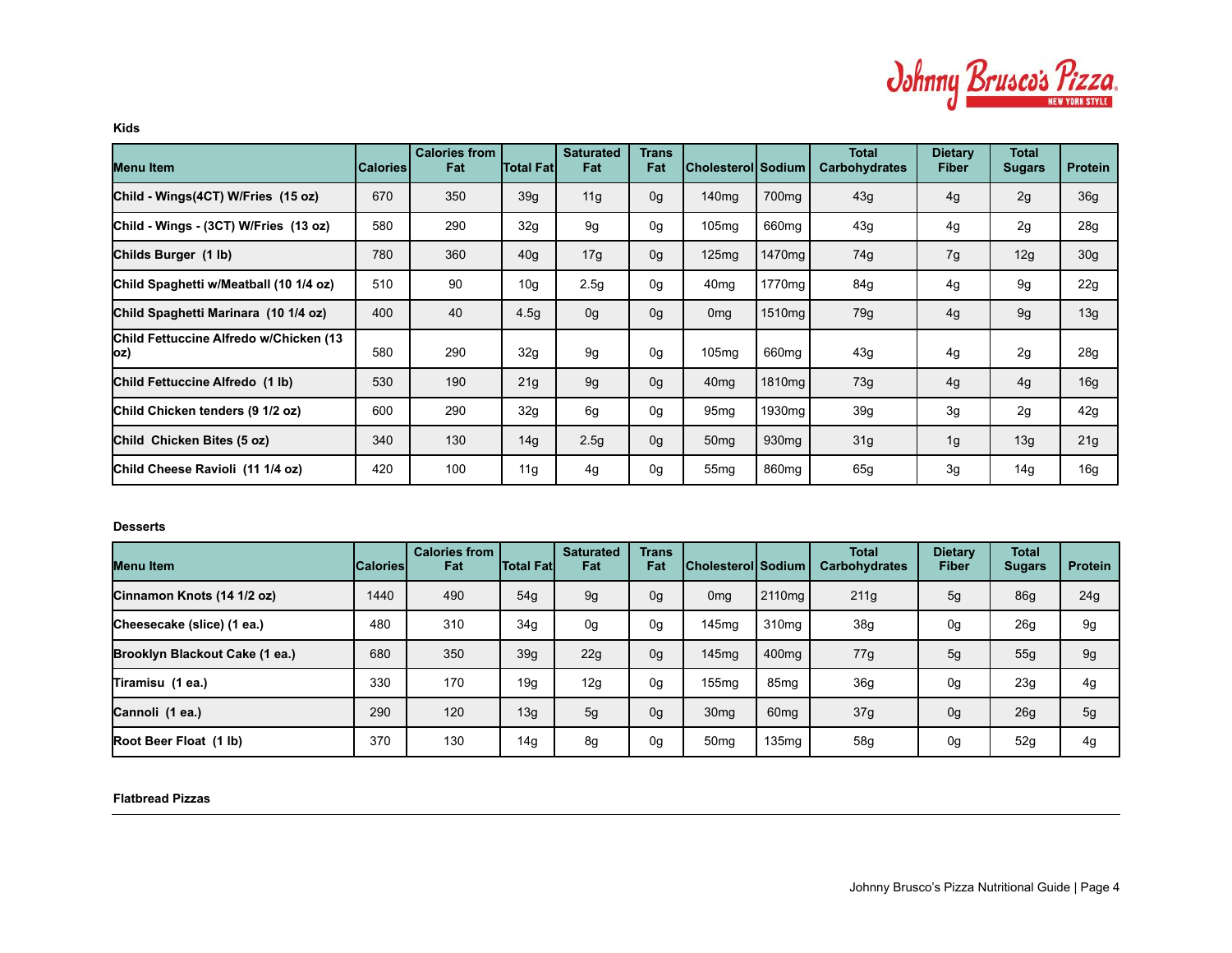

| <b>Menu Item</b>                                       | <b>Calories</b> | <b>Calories from</b><br>Fat | <b>Total Fatl</b> | <b>Saturated</b><br>Fat | Trans<br>Fat   | Cholesterol Sodium |                    | <b>Total</b><br><b>Carbohydrates</b> | <b>Dietary</b><br><b>Fiber</b> | <b>Total</b><br><b>Sugars</b> | <b>Protein</b>  |
|--------------------------------------------------------|-----------------|-----------------------------|-------------------|-------------------------|----------------|--------------------|--------------------|--------------------------------------|--------------------------------|-------------------------------|-----------------|
| Four Cheese & Pepperoni Flatbread (9 oz)               | 1290            | 500                         | 56g               | 26g                     | 0 <sub>q</sub> | 130 <sub>mg</sub>  | 3090mg             | 137g                                 | 5g                             | 2g                            | 61 <sub>g</sub> |
| Buffalo Bacon Chicken flatbread (11 3/4<br> OZ)        | 1240            | 410                         | 46g               | 18 <sub>g</sub>         | 0 <sub>q</sub> | 140 <sub>mg</sub>  | 3100mg             | 136g                                 | 5g                             | 3g                            | 69g             |
| Margherita Flatbread (11 oz)                           | 1040            | 310                         | 34g               | 12g                     | 0 <sub>q</sub> | 50 <sub>mg</sub>   | 2180 <sub>mq</sub> | 138g                                 | 6g                             | 5g                            | 39 <sub>g</sub> |
| <b>BBQ Bacon Chicken Flatbread (12 1/2 oz)</b>         | 1270            | 350                         | 39 <sub>g</sub>   | 17g                     | 0 <sub>q</sub> | 130 <sub>mg</sub>  | 3280mg             | 163g                                 | 5g                             | 27g                           | 68g             |
| House Flatbread (11 3/4 oz)                            | 1250            | 430                         | 48g               | 20g                     | 0g             | 130 <sub>mg</sub>  | 3720mg             | 141g                                 | 5g                             | 7g                            | 64g             |
| Chicken Bacon Ranch Flatbread (13 oz)                  | 1220            | 410                         | 46g               | 17g                     | 0 <sub>q</sub> | 125mg              | 3030 <sub>mq</sub> | 137g                                 | 5g                             | 4g                            | 67g             |
| Three Meat Flatbread (11 3/4 oz)                       | 1300            | 470                         | 52g               | 21g                     | 0g             | 150 <sub>mg</sub>  | 3450mg             | 143g                                 | 5g                             | 6g                            | 67g             |
| Spicy Meatball Flatbread w/Fresh<br>Mozzarella (13 oz) | 1280            | 390                         | 43g               | 18 <sub>g</sub>         | 0 <sub>q</sub> | 145 <sub>ma</sub>  | 3000mg             | 151g                                 | 8g                             | 9q                            | 63g             |
| Italian Sausage & Goat Cheese Flatbread<br>(11 oz)     | 1190            | 410                         | 45g               | 20g                     | 0g             | 120mg              | 2840mg             | 139g                                 | 5g                             | 3g                            | 60 <sub>g</sub> |
| Hawaiian BBQ Flatbread (12 1/2 oz)                     | 1290            | 350                         | 39 <sub>g</sub>   | 17g                     | 0g             | 130 <sub>mg</sub>  | 3280mg             | 167g                                 | 5g                             | 31 <sub>g</sub>               | 68g             |
| Mediterranean Flatbread (11 3/4 oz)                    | 1200            | 430                         | 47g               | 22g                     | 0g             | 115mg              | 3510mg             | 138g                                 | 5g                             | 3g                            | 59g             |
| Garden Veggie Flatbread (12 1/4 oz)                    | 1100            | 340                         | 37g               | 16 <sub>g</sub>         | 0 <sub>q</sub> | 75 <sub>mg</sub>   | 2740mg             | 144q                                 | 8g                             | 7g                            | 50 <sub>g</sub> |

## **Dinners**

| <b>Menu Item</b>                    | <b>ICaloriesI</b> | <b>Calories from</b><br>Fat | <b>Total Fatl</b> | <b>Saturated</b><br>Fat | <b>Trans</b><br>Fat | Cholesterol <i> </i> Sodium |                    | <b>Total</b><br><b>Carbohydrates</b> | Dietary<br>Fiber | <b>Total</b><br><b>Sugars</b> | <b>Protein</b>  |
|-------------------------------------|-------------------|-----------------------------|-------------------|-------------------------|---------------------|-----------------------------|--------------------|--------------------------------------|------------------|-------------------------------|-----------------|
| Lasagna (1 lb)                      | 1540              | 770                         | 86 <sub>q</sub>   | 32 <sub>g</sub>         | 0.5 <sub>g</sub>    | 255mg                       | 3390 <sub>mq</sub> | 121g                                 | 9g               | 27g                           | 72g             |
| Chicken Parmigiana (1 3/4 lb)       | 1300              | 620                         | 69q               | 20 <sub>g</sub>         | 0.5 <sub>g</sub>    | 195mg                       | 3070 <sub>mg</sub> | 96g                                  | 7g               | 21g                           | 76g             |
| Eggplant Parmigiana (1 7/8 lb)      | 1490              | 690                         | 77g               | 20 <sub>q</sub>         | 0.5 <sub>g</sub>    | 70 <sub>mg</sub>            | 4080mal            | 162g                                 | 15 <sub>q</sub>  | 34g                           | 39g             |
| Fettuccine Alfredo w/Chicken (1 lb) | 1610              | 650                         | 72g               | 24g                     | 0.5 <sub>g</sub>    | 220 <sub>mq</sub>           | 5280mg             | 162g                                 | 11q              | 15g                           | 81g             |
| Fettuccine Alfredo (1 lb)           | 1370              | 600                         | 67g               | 23 <sub>q</sub>         | 0.5 <sub>g</sub>    | 100 <sub>mg</sub>           | 4630mg             | 160 <sub>g</sub>                     | 11 <sub>q</sub>  | 15g                           | 37g             |
| Spaghetti w/ Meatball (1 1/3 lb)    | 1520              | 540                         | 60q               | 14g                     | 0.5 <sub>g</sub>    | 135 <sub>mq</sub>           | 4900ma             | 188g                                 | 11q              | 26g                           | 58g             |
| Spaghetti w/ Marinara (1 lb)        | 1200              | 400                         | 44g               | 7g                      | 0.5g                | 20 <sub>mg</sub>            | 4120mg             | 174g                                 | 11q              | <b>26g</b>                    | 30 <sub>g</sub> |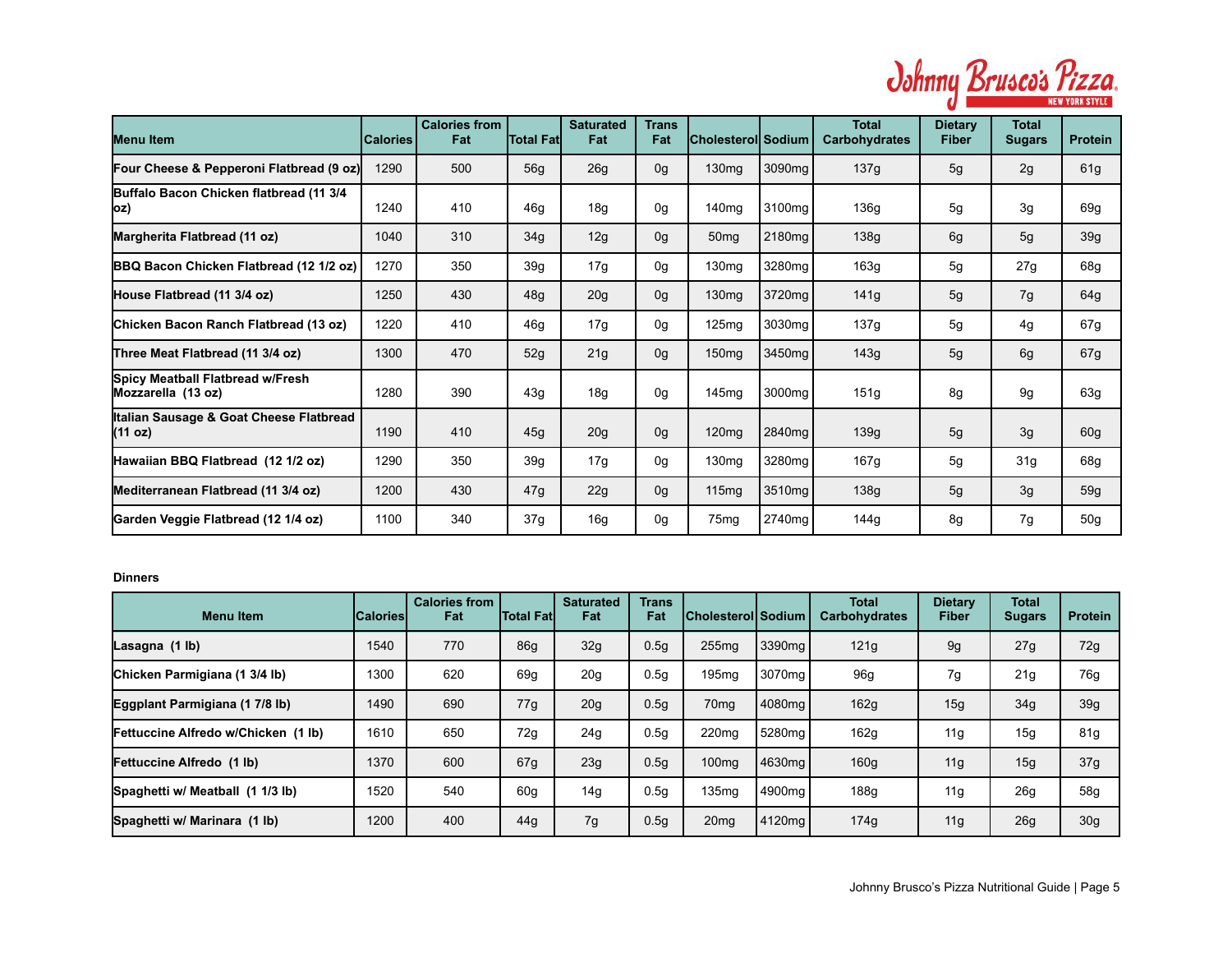

| Spaghetti w/Sausage (1 3/8 lb)  | 1570 | 590 | 66g             | 13g | 0.5 <sub>q</sub> | 170 <sub>mg</sub> | 5460mg             | 180q | 11g             | 26g | 73g |
|---------------------------------|------|-----|-----------------|-----|------------------|-------------------|--------------------|------|-----------------|-----|-----|
| Bronx Bomber (1 lb)             | 1310 | 740 | 82 <sub>g</sub> | 25g | 0.5q             | 235 <sub>mq</sub> | 3790 <sub>mg</sub> | 77g  | 7g              | 26g | 68g |
| Baked Penne (1 1/8 lb)          | 1290 | 610 | 68q             | 24g | 0.5q             | 110 <sub>mg</sub> | 3550 <sub>mg</sub> | 128q | 8g              | 24g | 46g |
| Stuffed Shells (1 1/8 lb)       | 1330 | 620 | 69g             | 25g | 0.5g             | 110 <sub>mg</sub> | 3770 <sub>ma</sub> | 134g | 9g              | 28g | 47g |
| Eggplant Rollatini (1 7/8 lb)   | 1620 | 780 | 86g             | 26g | 0.5q             | 105 <sub>mq</sub> | 4170 <sub>ma</sub> | 166q | 15 <sub>g</sub> | 37g | 47g |
| Baked Cheese Ravioli (1 1/4 lb) | 1480 | 700 | 77g             | 25g | 1g               | 195 <sub>mq</sub> | 3260 <sub>mg</sub> | 153g | 9g              | 33g | 51g |

## **Pizza**

| <b>Menu Item</b>                   | <b>Calories</b> | <b>Calories from</b><br>Fat | Total Fat       | <b>Saturated</b><br>Fat | <b>Trans</b><br>Fat | Cholesterol  Sodium |        | <b>Total</b><br><b>Carbohydrates</b> | <b>Dietary</b><br><b>Fiber</b> | <b>Total</b><br><b>Sugars</b> | <b>Protein</b>  |
|------------------------------------|-----------------|-----------------------------|-----------------|-------------------------|---------------------|---------------------|--------|--------------------------------------|--------------------------------|-------------------------------|-----------------|
| Cauliflower Crust GF (15 oz)       | 980             | 430                         | 48g             | 28g                     | 0 <sub>g</sub>      | 170 <sub>mg</sub>   | 2440mg | 90g                                  | 4g                             | 12g                           | 52g             |
| Gluten Free (1 1/8 lb)             | 1160            | 460                         | 51g             | 26g                     | 0g                  | 125mg               | 2360mg | 134g                                 | 5g                             | 13g                           | 45g             |
| <b>SM</b> - Cheese (12 1/8 oz)     | 790             | 260                         | 29g             | 14g                     | 0 <sub>g</sub>      | 75 <sub>mg</sub>    | 2040mg | 96g                                  | 3g                             | 6g                            | 39g             |
| <b>MD</b> - Cheese (1 17/27 lb)    | 1590            | 520                         | 58g             | 29g                     | 0g                  | 145 <sub>mq</sub>   | 4200mg | 195g                                 | 7g                             | 14g                           | 79g             |
| $LG$ - Cheese $(2 \frac{3}{4}$ lb) | 2790            | 940                         | 104q            | 52g                     | 0g                  | 270 <sub>mq</sub>   | 7300mg | 334g                                 | 12g                            | 23g                           | 139g            |
| SM - Veggie Deluxe (1 1/8 lb)      | 880             | 320                         | 36 <sub>q</sub> | 18g                     | 0g                  | 75 <sub>mg</sub>    | 2550mg | 104g                                 | 5g                             | 8g                            | 40g             |
| MD - Veggie Deluxe (1 1/8 lb)      | 870             | 320                         | 35g             | 18g                     | 0g                  | 70 <sub>mq</sub>    | 2550mg | 102g                                 | 5g                             | 9g                            | 40 <sub>g</sub> |
| LG - Veggie Deluxe (1 lb)          | 790             | 300                         | 33g             | 17g                     | 0g                  | 65 <sub>mg</sub>    | 2320mg | 90g                                  | 4g                             | 8g                            | 36g             |
| SM - Veggie (15 7/8 oz)            | 880             | 320                         | 36g             | 18g                     | 0g                  | 75 <sub>mg</sub>    | 2550mg | 102g                                 | 4g                             | 8g                            | 40 <sub>g</sub> |
| MD - Veggie (1 lb)                 | 860             | 320                         | 35 <sub>g</sub> | 18g                     | 0g                  | 70 <sub>mg</sub>    | 2550mg | 101g                                 | 4g                             | 9g                            | 39 <sub>g</sub> |
| LG - Veggie (14 5/8 oz)            | 780             | 300                         | 33g             | 17g                     | 0 <sub>g</sub>      | 65 <sub>mq</sub>    | 2320mg | 89g                                  | 4g                             | 7g                            | 35g             |
| SM - Steak & Cheese (1 1/8 lb)     | 890             | 290                         | 32g             | 16g                     | 0g                  | 110 <sub>mg</sub>   | 2610mg | 103g                                 | 5g                             | 9g                            | 51g             |
| MD - Steak & Cheese (1 1/8 lb)     | 870             | 280                         | 32g             | 15g                     | 0 <sub>g</sub>      | 105 <sub>mg</sub>   | 2600mg | 101 <sub>g</sub>                     | 5g                             | 10 <sub>g</sub>               | 51g             |
| LG - Steak & Cheese (15 1/8 oz)    | 790             | 260                         | 29g             | 14g                     | 0g                  | 100 <sub>mg</sub>   | 2370mg | 88g                                  | 4g                             | 8g                            | 47g             |
| SM - Philly Cheese Steak (14 oz)   | 840             | 270                         | 30 <sub>q</sub> | 15 <sub>q</sub>         | 0 <sub>g</sub>      | 100 <sub>mg</sub>   | 2400mg | 98g                                  | 4g                             | 4g                            | 46g             |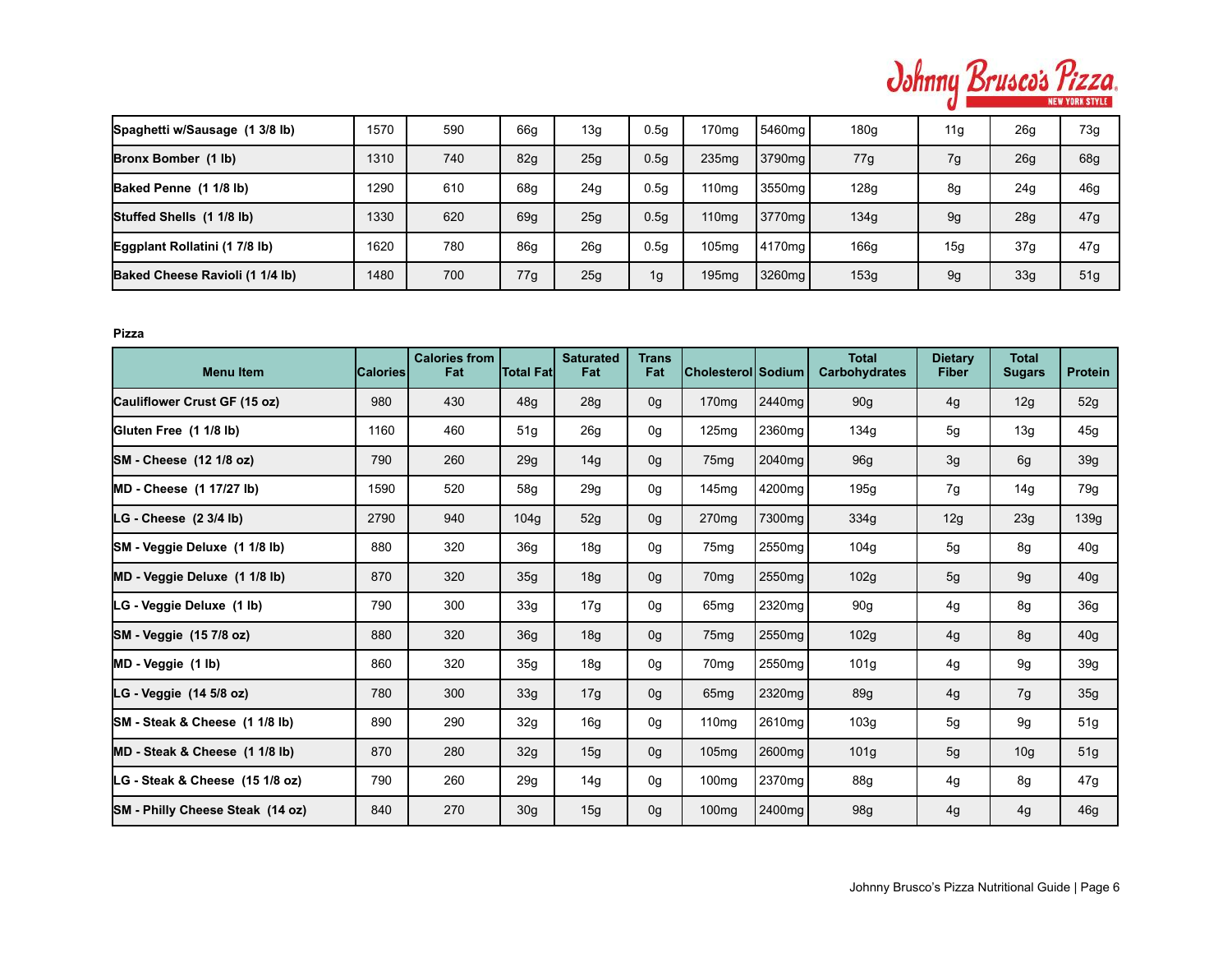| Johnny Brusco's Pizza. |                       |
|------------------------|-----------------------|
|                        | <b>NEW YORK STYLE</b> |

| MD - Philly Cheese Steak (13 7/8 oz)      | 830  | 270 | 30 <sub>g</sub> | 15g             | 0g             | 95 <sub>mg</sub>  | 2340mg             | 97g              | 4g | 4g  | 45g             |
|-------------------------------------------|------|-----|-----------------|-----------------|----------------|-------------------|--------------------|------------------|----|-----|-----------------|
| LG - Philly Cheese Steak (12 7/8 oz)      | 760  | 260 | 29g             | 14g             | 0g             | 95 <sub>mg</sub>  | 2180mg             | 85g              | 3g | 4g  | 43g             |
| SM - Pepperoni (12 3/4 oz)                | 900  | 350 | 39g             | 18 <sub>g</sub> | 0 <sub>q</sub> | 100 <sub>mq</sub> | 2410mg             | 96g              | 3g | 6g  | 44g             |
| SM - Meat Deluxe (1 lb)                   | 1200 | 540 | 60 <sub>q</sub> | 24g             | 0g             | 185 <sub>mq</sub> | 3570 <sub>mq</sub> | 98g              | 3g | 7g  | 69g             |
| MD - Meat Deluxe (1 lb)                   | 1140 | 510 | 56g             | 22g             | 0g             | 170 <sub>mg</sub> | 3350mg             | 96g              | 3g | 7g  | 65g             |
| LG - Meat Deluxe (14 3/4 oz)              | 1040 | 480 | 53g             | 21g             | 0g             | 165mg             | 3090mg             | 84g              | 3g | 6g  | 61g             |
| SM - Margherita (11 5/8 oz)               | 630  | 140 | 16g             | 6g              | 0g             | 30 <sub>mg</sub>  | 1470mg             | 93g              | 4g | 5g  | 26g             |
| MD - Margherita (11 1/2 oz)               | 640  | 160 | 17g             | 7g              | 0 <sub>g</sub> | 35 <sub>mg</sub>  | 1500mg             | 92g              | 4g | 5g  | 26g             |
| LG - Margherita (10 1/4 oz)               | 570  | 150 | 16 <sub>q</sub> | 7g              | 0g             | 35 <sub>mg</sub>  | 1330mg             | 80g              | 3g | 4g  | 24g             |
| SM - Johnny's White (12 5/8 oz)           | 860  | 320 | 36g             | 19g             | 0g             | 90 <sub>mg</sub>  | 1930mg             | 95g              | 3g | 3g  | 45g             |
| MD - Johnny's White (12 1/8 oz)           | 860  | 320 | 36 <sub>q</sub> | 19g             | 0g             | 90 <sub>mg</sub>  | 1930 <sub>mq</sub> | 95g              | 3g | 3g  | 45g             |
| LG - Johnny's White (11 1/8 oz)           | 790  | 310 | 35 <sub>q</sub> | 19q             | 0 <sub>g</sub> | 90 <sub>mq</sub>  | 1770 <sub>mg</sub> | 82g              | 3g | 2g  | 42g             |
| SM - Great White (1 lb)                   | 920  | 330 | 37 <sub>q</sub> | 19q             | 0g             | 115 <sub>mq</sub> | 2140mg             | 97g              | 4g | 4g  | 55g             |
| MD - Great White (15 5/8 oz)              | 920  | 330 | 37g             | 19q             | 0g             | 115 <sub>mq</sub> | 2140mg             | 97g              | 4g | 4g  | 55g             |
| LG - Great White (14 1/8 oz)              | 850  | 320 | 36g             | 19g             | 0g             | 115mg             | 1970mg             | 84g              | 3g | 3g  | 53g             |
| SM - Johnny's Italian Special (1 lb)      | 980  | 380 | 43g             | 19g             | 0g             | 125mg             | 2640mg             | 100 <sub>g</sub> | 4g | 8g  | 52g             |
| MD - Johnny's Italian Special (1 lb)      | 930  | 360 | 40g             | 17g             | 0g             | 115mg             | 2550mg             | 99g              | 4g | 9g  | 50 <sub>g</sub> |
| LG - Johnny's Italian special (14 5/8 oz) | 840  | 330 | 36 <sub>q</sub> | 16g             | 0g             | 110mg             | 2290mg             | 87g              | 4g | 7g  | 46g             |
| SM - Johnny's Deluxe (1 1/8 lb)           | 1080 | 440 | 49g             | 21g             | 0g             | 165mg             | 3120mg             | 101 <sub>g</sub> | 4g | 8g  | 62g             |
| MD - Johnny's Deluxe (1 1/8 lb)           | 1030 | 410 | 45g             | 19g             | 0g             | 155mg             | 2980mg             | 99g              | 4g | 9g  | 60g             |
| LG - Johnny's Deluxe (1 lb)               | 940  | 380 | 42g             | 18 <sub>g</sub> | 0g             | 150 <sub>mg</sub> | 2720mg             | 87g              | 4g | 8g  | 56g             |
| SM - Hawaiian Luau (14 5/8 oz)            | 860  | 280 | 31 <sub>q</sub> | 15g             | 0g             | 95 <sub>mq</sub>  | 2390 <sub>mq</sub> | 104g             | 4g | 13g | 44g             |
| MD - Hawaiian Luau (14 7/8 oz)            | 830  | 270 | 30 <sub>q</sub> | 14g             | 0g             | 90 <sub>mq</sub>  | 2300mg             | 102g             | 4g | 14g | 42g             |
| LG - Hawaiian Luau (13 1/8 oz)            | 750  | 250 | 27g             | 14g             | 0g             | 85 <sub>mq</sub>  | 2070mg             | 90g              | 3g | 12g | 38g             |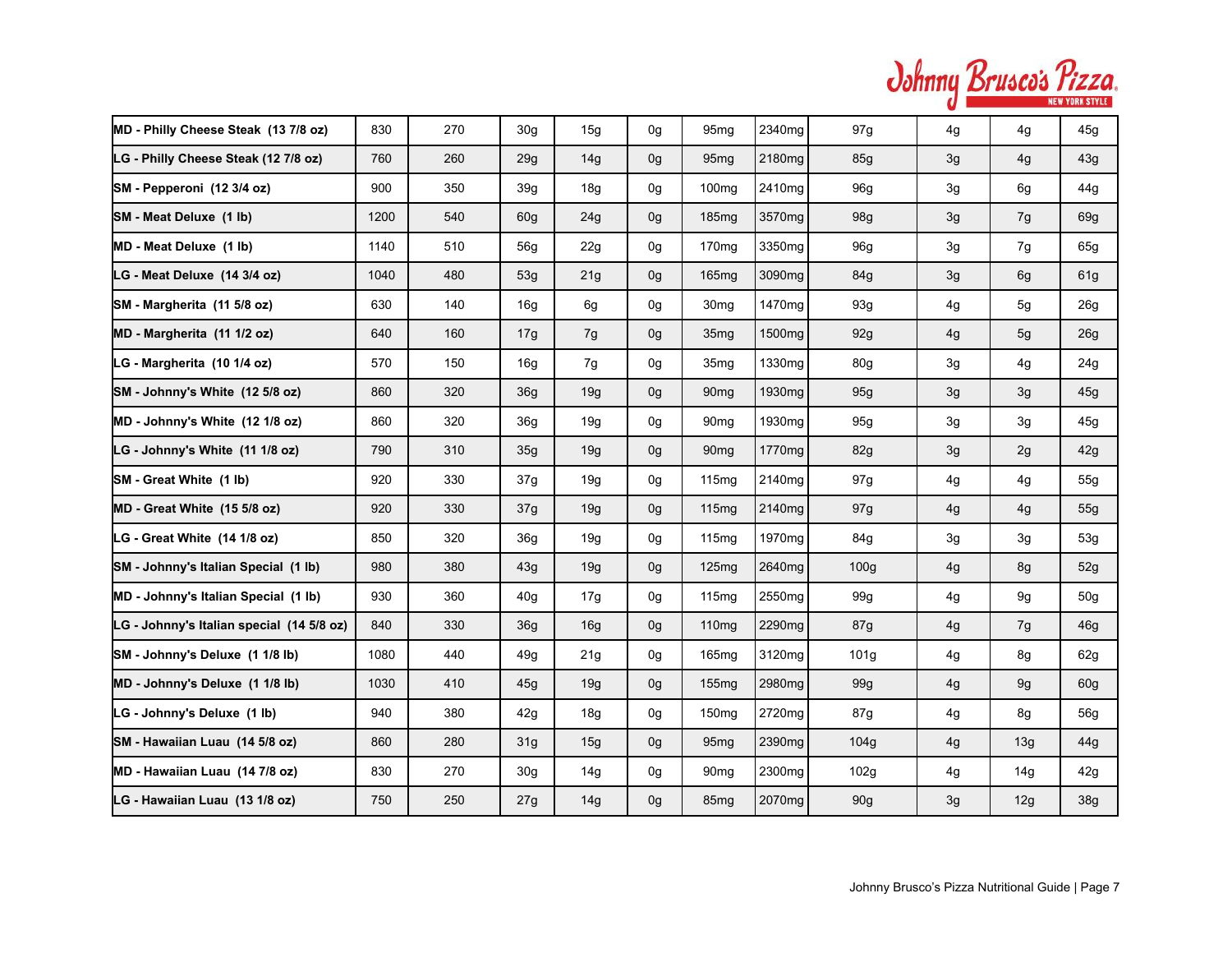| Johnny Brusco's Pizza. |  | <b>NEW YORK STYLE</b> |
|------------------------|--|-----------------------|
|------------------------|--|-----------------------|

| SM - Gourmet (15 5/8 oz)             | 910  | 330  | 37g              | 20g             | 0 <sub>q</sub> | 85 <sub>mg</sub>  | 2750mg             | 106g | 6g              | 9g              | 45g             |
|--------------------------------------|------|------|------------------|-----------------|----------------|-------------------|--------------------|------|-----------------|-----------------|-----------------|
| MD - Gourmet (1 lb)                  | 890  | 320  | 36g              | 19g             | 0g             | 85 <sub>mg</sub>  | 2750 <sub>mq</sub> | 105g | 6g              | 10 <sub>g</sub> | 44g             |
| LG - Gourmet (14 3/8 oz)             | 810  | 300  | 34g              | 18 <sub>g</sub> | 0g             | 80 <sub>mq</sub>  | 2520mg             | 93g  | 6g              | 9g              | 40 <sub>g</sub> |
| SM - Garlic Pie (11 5/8 oz)          | 910  | 380  | 43g              | 16g             | 0 <sub>g</sub> | 75 <sub>mg</sub>  | 1790 <sub>mq</sub> | 95g  | 3g              | 1g              | 38g             |
| MD - Garlic Pie (11 5/8 oz)          | 910  | 380  | 43g              | 16 <sub>q</sub> | 0g             | 75 <sub>mq</sub>  | 1790mg             | 95g  | 3g              | 1 <sub>g</sub>  | 38g             |
| LG - Garlic Pie (2 17/27 lb)         | 3260 | 1440 | 160 <sub>g</sub> | 60 <sub>g</sub> | 0g             | 270 <sub>mg</sub> | 6290mg             | 328g | 10 <sub>g</sub> | 4g              | 134g            |
| SM - Fresh Mozzarella (11 5/8 oz)    | 730  | 220  | 24g              | 10 <sub>g</sub> | 0g             | 55 <sub>mg</sub>  | 1720mg             | 93g  | 3g              | 6g              | 32g             |
| MD - Fresh Mozzarella (11 7/8 oz)    | 720  | 210  | 23g              | 10 <sub>g</sub> | 0 <sub>g</sub> | 50 <sub>mg</sub>  | 1760mg             | 95g  | 3g              | 7g              | 31 <sub>g</sub> |
| LG - Fresh Mozzarella (10 3/8 oz)    | 650  | 190  | 22g              | 9g              | 0g             | 50 <sub>mq</sub>  | 1530mg             | 81g  | 3g              | 6g              | 28g             |
| SM - Four Cheese (13 1/8 oz)         | 890  | 330  | 36g              | 20g             | 0g             | 100mg             | 2260mg             | 98g  | 4g              | 6g              | 46g             |
| MD - Four Cheese (13 5/8 oz)         | 880  | 320  | 36 <sub>q</sub>  | 19g             | 0g             | 95 <sub>mg</sub>  | 2260mg             | 96g  | 4g              | 7g              | 45g             |
| LG - Four Cheese (11 7/8 oz)         | 800  | 300  | 34g              | 18g             | 0g             | 90 <sub>mq</sub>  | 2030mg             | 84g  | 3g              | 6g              | 42g             |
| SM - Chicken Florentine (14 5/8 oz)  | 930  | 360  | 40 <sub>q</sub>  | 16g             | 0g             | 100 <sub>mg</sub> | 2060mg             | 95g  | 4g              | 3g              | 50 <sub>g</sub> |
| MD - Chicken Florentine (14 5/8 oz)  | 930  | 360  | 40 <sub>g</sub>  | 16g             | 0g             | 100 <sub>mg</sub> | 2060mg             | 95g  | 4g              | 3g              | 50 <sub>q</sub> |
| LG - Chicken Florentine (13 7/8 oz)  | 840  | 340  | 38g              | 15g             | 0g             | 95 <sub>mg</sub>  | 1850 <sub>mg</sub> | 82g  | 3g              | 3g              | 45g             |
| SM - Chicken Bacon Ranch (1 lb)      | 1120 | 510  | 57g              | 20g             | 0g             | 130 <sub>mg</sub> | 2760mg             | 96g  | 4g              | 6g              | 58g             |
| MD - Chicken Bacon Ranch (1 lb)      | 1120 | 510  | 57g              | 20 <sub>q</sub> | 0g             | 130 <sub>mg</sub> | 2760mg             | 96g  | 4g              | 6g              | 58g             |
| LG - Chicken Bacon Ranch (14 3/8 oz) | 1000 | 470  | 52g              | 19g             | 0g             | 115mg             | 2500mg             | 83g  | 3g              | 4g              | 51g             |
| SM - Chicken Alfredo (13 1/8 oz)     | 910  | 350  | 38 <sub>q</sub>  | 20g             | 0g             | 125 <sub>mq</sub> | 2380mg             | 93g  | 3g              | 2g              | 55g             |
| MD - Chicken Alfredo (14 1/8 oz)     | 910  | 350  | 38g              | 20g             | 0g             | 125mg             | 2380mg             | 93g  | 3g              | 2g              | 55g             |
| LG - Chicken Alfredo (11 1/8 oz)     | 760  | 280  | 31g              | 15g             | 0g             | 100 <sub>mg</sub> | 2020mg             | 79g  | 3g              | 2g              | 46g             |
| SM - Buffalo Chicken (15 3/8 oz)     | 980  | 390  | 43g              | 18g             | 0 <sub>g</sub> | 100 <sub>mg</sub> | 2720mg             | 99g  | 4g              | 8g              | 51g             |
| MD - Buffalo Chicken (1 lb)          | 1000 | 390  | 43q              | 18g             | 0g             | 115 <sub>mq</sub> | 2850mg             | 97g  | 4g              | 8g              | 56g             |
| LG - Buffalo Chicken (3 2/3 lb)      | 3480 | 1350 | 150 <sub>g</sub> | 64g             | 0g             | 420mg             | 9980mg             | 339g | 13g             | 27g             | 203g            |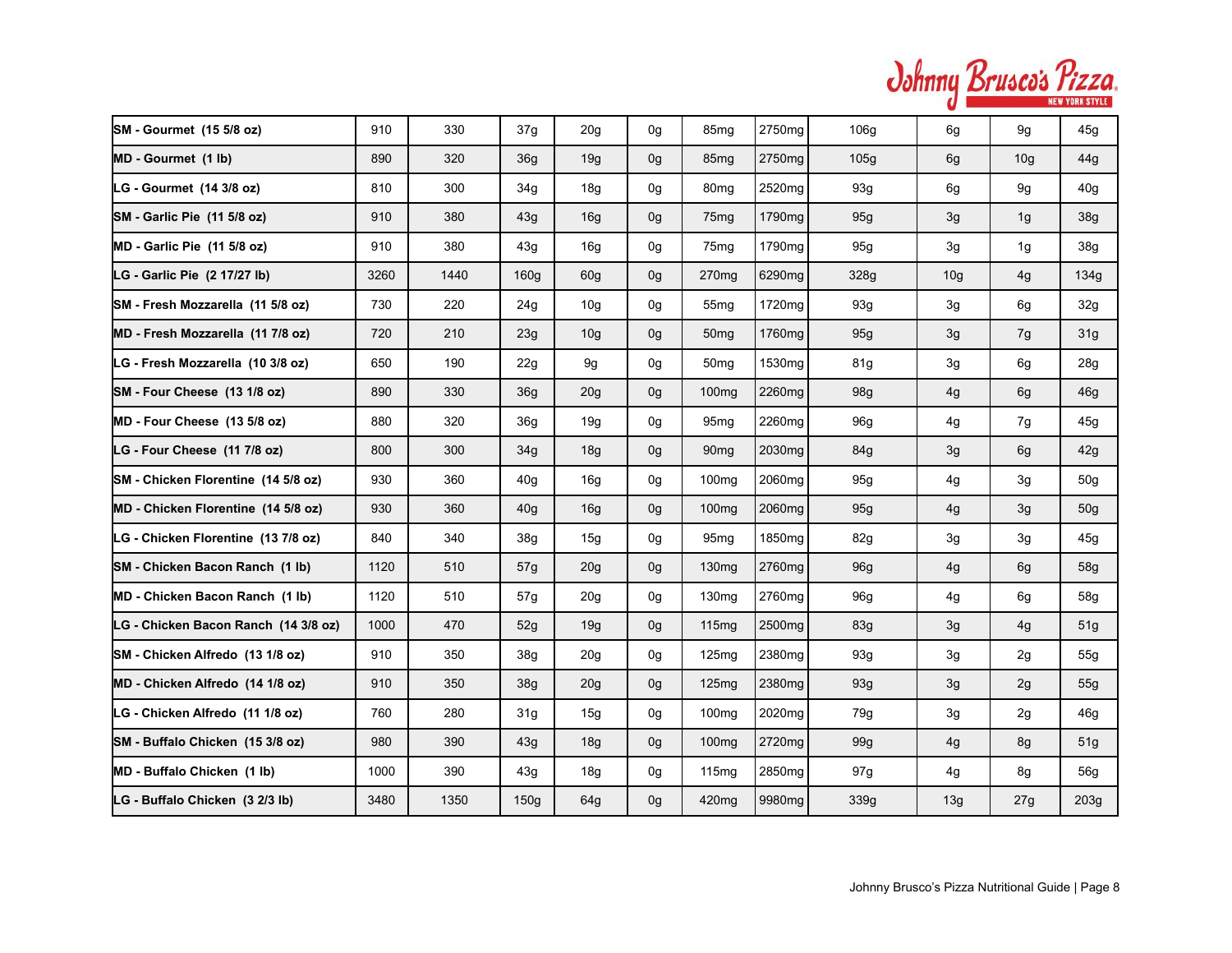

| SM - BBQ Chicken (15 5/8 oz)      | 900  | 270 | 30 <sub>g</sub> | 14 <sub>g</sub> | 0g             | 95 <sub>mg</sub>  | l 2470ma l         | 113g | 4g              | 20g | 49g             |
|-----------------------------------|------|-----|-----------------|-----------------|----------------|-------------------|--------------------|------|-----------------|-----|-----------------|
| MD - BBQ Chicken (1 lb)           | 880  | 260 | 29 <sub>q</sub> | 14g             | 0 <sub>g</sub> | 95 <sub>mg</sub>  | 2460mg             | 111g | 4g              | 21g | 48g             |
| LG - BBQ Chicken (3 1/2 lb)       | 3200 | 960 | 107g            | 52g             | 0g             | 360 <sub>mg</sub> | 8930mg             | 394q | 13 <sub>g</sub> | 77g | 178g            |
| <b>MD</b> - Meatball (1 22/25 lb) | 1910 | 670 | 74g             | 35g             | 0g             | 260mg             | 4980 <sub>mg</sub> | 209g | 7g              | 14g | 106g            |
| LG - Meatball (1 ea.)             | 450  | 200 | 23 <sub>g</sub> | 8g              | 0g             | 35 <sub>mg</sub>  | 1000mg             | 44g  | 2g              | 1g  | 16 <sub>g</sub> |

**Salads**

| <b>Menu Item</b>              | <b>Calories</b> | <b>Calories from</b><br>Fat | <b>Total Fatl</b> | <b>Saturated</b><br>Fat | <b>Trans</b><br>Fat | Cholesterol Sodium |                   | <b>Total</b><br><b>Carbohydrates</b> | <b>Dietary</b><br><b>Fiber</b> | <b>Total</b><br><b>Sugars</b> | <b>Protein</b>  |
|-------------------------------|-----------------|-----------------------------|-------------------|-------------------------|---------------------|--------------------|-------------------|--------------------------------------|--------------------------------|-------------------------------|-----------------|
| SM - Tuna Salad (1 lb)        | 600             | 420                         | 47g               | 8g                      | 0g                  | 55 <sub>mg</sub>   | 1720mg            | 17g                                  | 3g                             | 8g                            | 19g             |
| LG - Tuna Salad (1 7/8 lb)    | 1220            | 850                         | 94g               | 16g                     | 0g                  | 110mg              | 3430mg            | 41g                                  | 8g                             | 21g                           | 39 <sub>g</sub> |
| SM - Mediterranean (10 oz)    | 470             | 350                         | 38 <sub>g</sub>   | 10 <sub>g</sub>         | 0 <sub>g</sub>      | 55mg               | 1960mg            | 15g                                  | 2g                             | 8g                            | 14g             |
| LG - Mediterranean (1 1/8 lb) | 940             | 690                         | 77g               | 20 <sub>g</sub>         | 0g                  | 110 <sub>mg</sub>  | 3920mg            | 30 <sub>g</sub>                      | 5g                             | 16g                           | 29g             |
| SM-Greek (12 oz)              | 240             | 170                         | 19g               | 4.5g                    | 0g                  | 15mg               | 1370mg            | 17g                                  | 3g                             | 8g                            | 4g              |
| LG - Greek (1 5/8 lb)         | 480             | 350                         | 39g               | 9g                      | 0g                  | 30 <sub>mg</sub>   | 2730mg            | 33g                                  | 5g                             | 16g                           | 8g              |
| SM-Garden (8 oz)              | 280             | 210                         | 24g               | 4g                      | 0.5g                | 15 <sub>mg</sub>   | 900 <sub>mq</sub> | 14g                                  | 3g                             | 7g                            | 3g              |
| LG - Garden (1 5/8 lb)        | 600             | 420                         | 47g               | 9g                      | 0g                  | 30 <sub>mg</sub>   | 1970mg            | 33g                                  | 7g                             | 20g                           | 8g              |
| SM - Fresh Spinach (8 1/4 oz) | 420             | 320                         | 36 <sub>g</sub>   | 10 <sub>g</sub>         | 0g                  | 45 <sub>mq</sub>   | 800 <sub>mg</sub> | 11g                                  | 3g                             | 3g                            | 13g             |
| LG - Fresh Spinach (10 oz)    | 830             | 630                         | 70g               | 19g                     | 0g                  | 80 <sub>mg</sub>   | 1460mg            | 20g                                  | 6g                             | 6g                            | 24g             |
| SM - Chef (13 1/2 oz)         | 380             | 250                         | 28g               | 7g                      | 0g                  | 55 <sub>mg</sub>   | 1010mg            | 12g                                  | 3g                             | 7g                            | 18g             |
| LG - Chef (1 3/4 lb)          | 770             | 510                         | 56g               | 14g                     | 0g                  | 110 <sub>mg</sub>  | 2030mg            | 27g                                  | 6g                             | 16g                           | 36g             |
| LG - Caesar (11 1/2 oz)       | 690             | 580                         | 64g               | 14g                     | 0g                  | 85 <sub>mg</sub>   | 1400mg            | 20g                                  | 5g                             | 2g                            | 19g             |
| Iceberg Wedge (7 3/4 oz)      | 390             | 300                         | 33g               | 9g                      | 0g                  | 35 <sub>mg</sub>   | 820 <sub>mg</sub> | 9g                                   | 3g                             | 8g                            | 12g             |

**Salad Add On's**

| <b>Total FatI</b> Saturated<br><b>Calories</b><br><b>Menu</b> Item<br><b>Calories from</b> | <b>Cholesteroll Sodium I</b><br><b>Trans</b> | Dietary<br><b>Total</b> | <b>Total</b><br><b>Protein</b> |
|--------------------------------------------------------------------------------------------|----------------------------------------------|-------------------------|--------------------------------|
|--------------------------------------------------------------------------------------------|----------------------------------------------|-------------------------|--------------------------------|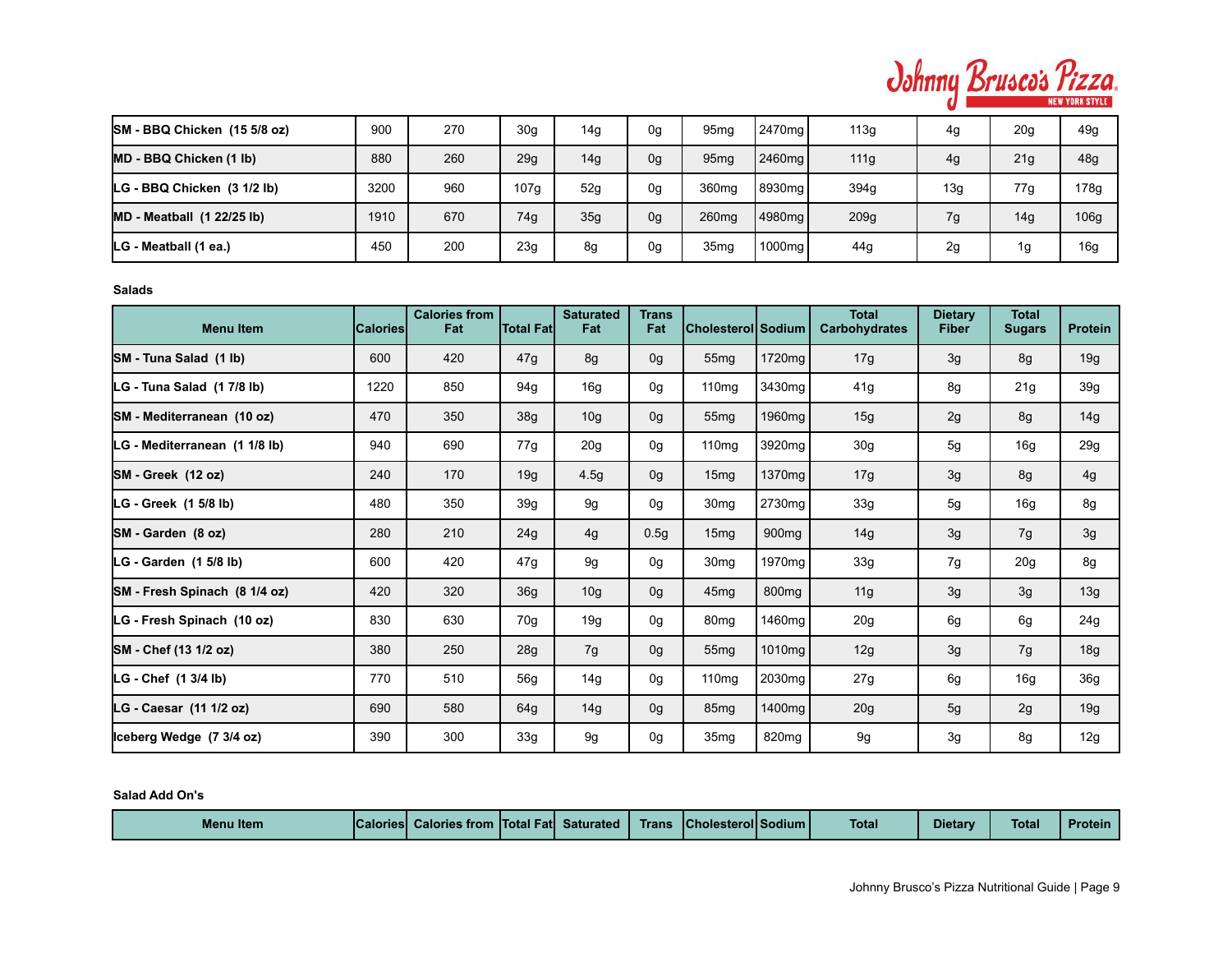

|                                 |     | Fat |                 | Fat              | Fat            |                   |                   | <b>Carbohydrates</b> | <b>Fiber</b>   | <b>Sugars</b> |                 |
|---------------------------------|-----|-----|-----------------|------------------|----------------|-------------------|-------------------|----------------------|----------------|---------------|-----------------|
| <b>SM - Grilled Chicken</b>     | 100 | 20  | 2g              | 0 <sub>g</sub>   | 0 <sub>g</sub> | 50 <sub>mg</sub>  | 270 <sub>mq</sub> | less than 1q         | 0 <sub>g</sub> | 0g            | 19g             |
| LG - Grilled Chicken (5 oz)     | 200 | 40  | 4g              | 1g               | 0g             | 100 <sub>mg</sub> | 540mg             | 2g                   | 0g             | 0g            | 37g             |
| SM - Buffalo Chicken (2 3/4 oz) | 110 | 30  | 3.5q            | 0.5 <sub>g</sub> | 0 <sub>g</sub> | 50 <sub>mg</sub>  | 390 <sub>mq</sub> | 1g                   | 0 <sub>g</sub> | 0g            | 19g             |
| LG - Buffalo Chicken (5 1/2 oz) | 230 | 60  | 7g              | 1.5 <sub>g</sub> | 0g             | 100 <sub>mq</sub> | 770ma             | 2g                   | 0g             | 0g            | 37g             |
| SM - Breaded Chicken (2 1/2 oz) | 120 | 45  | 5g              | 1g               | 0 <sub>g</sub> | 30 <sub>mq</sub>  | 270 <sub>mq</sub> | 6g                   | less than 1g   | 0g            | 14g             |
| LG - Breaded Chicken (5 oz)     | 250 | 90  | 10 <sub>g</sub> | 2g               | 0g             | 60 <sub>mg</sub>  | 540mg             | 13g                  | 1g             | 0g            | 28 <sub>g</sub> |

# **Oven Baked Subs**

| <b>Menu Item</b>                    | lCaloriesl | <b>Calories from</b><br>Fat | <b>Total Fatl</b> | <b>Saturated</b><br>Fat | <b>Trans</b><br>Fat | Cholesterol  Sodium |                    | <b>Total</b><br><b>Carbohydrates</b> | <b>Dietary</b><br><b>Fiber</b> | <b>Total</b><br><b>Sugars</b> | <b>Protein</b> |
|-------------------------------------|------------|-----------------------------|-------------------|-------------------------|---------------------|---------------------|--------------------|--------------------------------------|--------------------------------|-------------------------------|----------------|
| Johnny's Special Sub (1 1/3 lb)     | 880        | 460                         | 51g               | 15g                     | 0g                  | 110mg               | 2960mg             | 62g                                  | 2g                             | 10 <sub>g</sub>               | 43g            |
| Club Sub (1 1/4 lb)                 | 840        | 410                         | 46g               | 13g                     | 0g                  | 100 <sub>mg</sub>   | 2740mg             | 60g                                  | 2g                             | 10 <sub>g</sub>               | 46g            |
| Turkey Sub (1 1/4 lb)               | 720        | 280                         | 31g               | 8g                      | 0g                  | 100 <sub>mg</sub>   | 2220mg             | 62g                                  | 2g                             | 11g                           | 45g            |
| Steak & Cheese (1 1/8 lb)           | 870        | 420                         | 47g               | 16g                     | 0g                  | 145mg               | 2650mg             | 63g                                  | less than 1g                   | 9g                            | 49g            |
| Buffalo Chicken Sub (1 lb)          | 660        | 200                         | 22g               | 10 <sub>g</sub>         | 0g                  | 150 <sub>mg</sub>   | 1870mg             | <b>56g</b>                           | 0 <sub>g</sub>                 | 5g                            | 58g            |
| Meatball Parmigiana Sub (1 1/4 lb)  | 980        | 390                         | 44g               | 19g                     | 0g                  | 205mg               | 2700mg             | 85g                                  | 2g                             | 14g                           | 62g            |
| Chicken Parmigiana Sub (1 1/4 lb)   | 790        | 280                         | 31g               | 12g                     | 0g                  | 110mg               | 2170 <sub>mg</sub> | 79g                                  | 3g                             | 14g                           | 51g            |
| Buffalo Chicken Wrap (15 oz)        | 870        | 430                         | 47g               | 14g                     | 0g                  | 165mg               | 2320mg             | 54g                                  | 9g                             | 3g                            | 60g            |
| Chicken Bacon Ranch Wrap (1 1/8 lb) | 950        | 480                         | 53g               | 16g                     | 0g                  | 185mg               | 2490mg             | 57g                                  | 10 <sub>g</sub>                | 3g                            | 68g            |
| Chicken Caesar Wrap (13 oz)         | 770        | 380                         | 42g               | 8g                      | 0g                  | 145mg               | 1960mg             | 53g                                  | 9g                             | less than 1g                  | 52g            |
| Eggplant Parmigiana (1 1/4 lb)      | 780        | 290                         | 32g               | 12g                     | 0 <sub>g</sub>      | 55 <sub>mq</sub>    | 2060mg             | 97g                                  | 5g                             | 17g                           | 28g            |
| Veggie Sub (1 1/8 lb)               | 660        | 320                         | 36g               | 12g                     | 0g                  | 25mg                | 1750mg             | 65g                                  | 3g                             | 9g                            | 19g            |
| Tuna Sub (1 1/2 lb)                 | 1050       | 550                         | 61g               | 17g                     | 0g                  | 110 <sub>mg</sub>   | 2460mg             | 65g                                  | 2g                             | 7g                            | 52g            |
| Sausage Parmigiana Sub (1 1/3 lb)   | 950        | 410                         | 45g               | 17g                     | 0g                  | 220mg               | 3110mg             | 74g                                  | 2g                             | 14g                           | 71g            |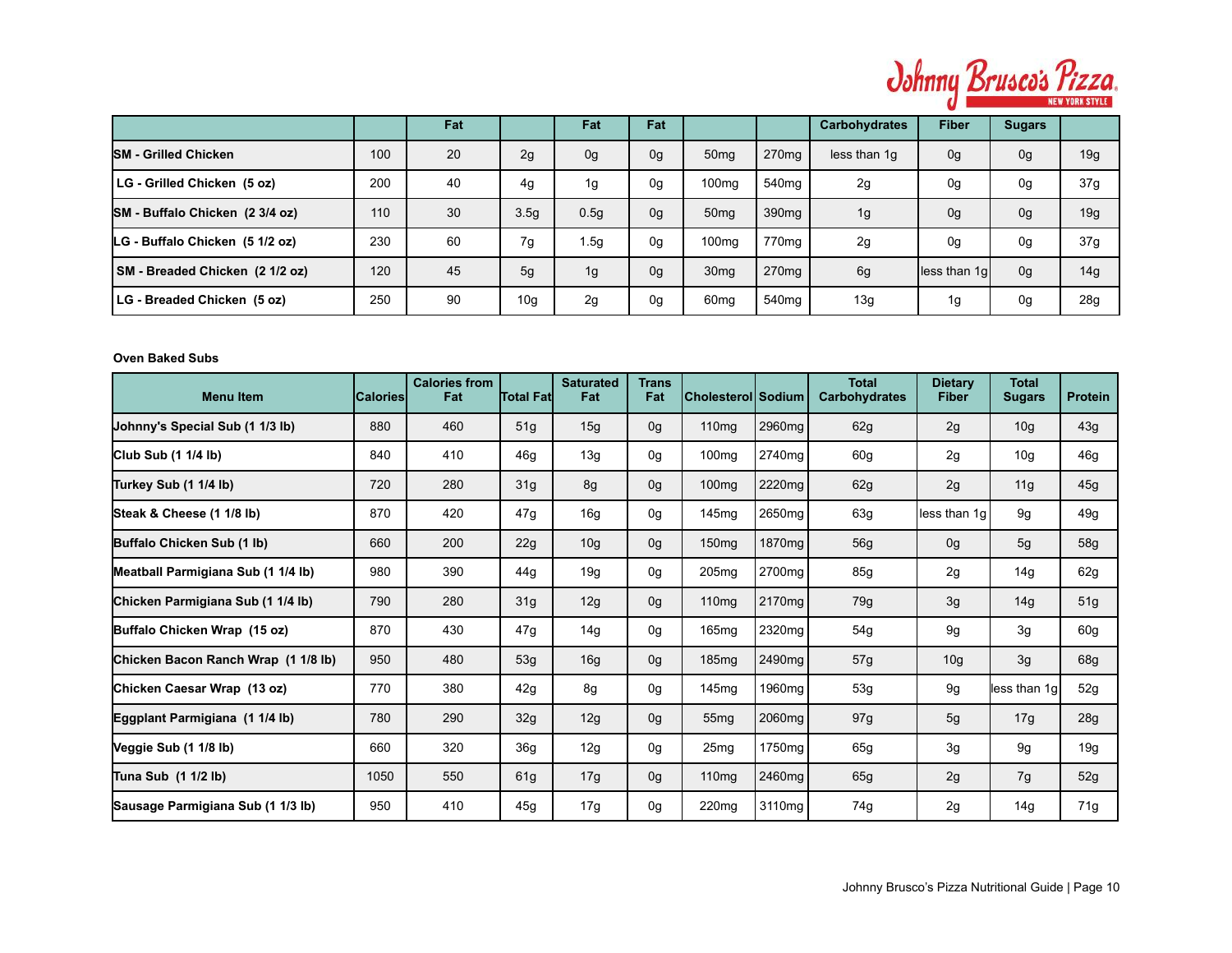

| Salami Sub (1 1/4 lb)          | 1120 | 680 | 76g             | 25g             | 0g | 170 <sub>mg</sub> | 3820mg             | 62g | 2g            | 8g              | 47g             |
|--------------------------------|------|-----|-----------------|-----------------|----|-------------------|--------------------|-----|---------------|-----------------|-----------------|
| Roast Beef Sub (1 1/4 lb)      | 740  | 330 | 36 <sub>q</sub> | 11g             | 0g | 100 <sub>mg</sub> | 2370 <sub>mg</sub> | 60g | 2g            | 8g              | 43g             |
| Philly Chicken Sub (1 1/8 lb)  | 870  | 380 | 42g             | 13g             | 0g | 160 <sub>mg</sub> | 1810 <sub>mg</sub> | 61g | lless than 1q | 7g              | 59g             |
| Ham Sub $(1 1/4 lb)$           | 720  | 300 | 33q             | 10 <sub>g</sub> | 0g | 85mg              | 2750 <sub>mg</sub> | 62g | 2g            | 10 <sub>g</sub> | 43g             |
| Grilled Chicken Sub (1 1/4 lb) | 770  | 300 | 33 <sub>g</sub> | 9q              | 0g | 125mg             | 1770mg             | 62g | 2g            | 8g              | 54g             |
| Capicola Sub (1 1/4 lb)        | 840  | 410 | 46q             | 15g             | 0g | 110 <sub>mq</sub> | 2780 <sub>mq</sub> | 65g | 2g            | 13g             | 39 <sub>g</sub> |
| <b>BLT Sub (1 1/8 lb)</b>      | 1310 | 860 | 96 <sub>q</sub> | 24g             | 0g | 110mg             | 3420mg             | 58g | 1g            | 7g              | 50 <sub>g</sub> |
| The Gourmet Wrap (10 oz)       | 420  | 160 | 18 <sub>g</sub> | 7g              | 0g | 15 <sub>mg</sub>  | 1500 <sub>mg</sub> | 61g | 11g           | 5g              | 14g             |

**Wings**

| <b>Menultem</b>                     | <b>ICaloriesI</b> | <b>Calories from</b><br>Fat | <b>Total Fatl</b> | <b>Saturated</b><br>Fat | Trans<br>Fat | Cholesterol  Sodium |                    | <b>Total</b><br><b>Carbohydrates</b> | <b>Dietary</b><br>Fiber | <b>Total</b><br><b>Sugars</b> | <b>Protein</b> |
|-------------------------------------|-------------------|-----------------------------|-------------------|-------------------------|--------------|---------------------|--------------------|--------------------------------------|-------------------------|-------------------------------|----------------|
| 50 - CT Wings Raw (10 ea.)          | 1460              | 1070                        | 118q              | 29 <sub>g</sub>         | 0g           | 375mg               | 1560mg             | 5g                                   | 3g                      | 6g                            | 84g            |
| 20 - CT Wings Raw (10 ea.)          | 1460              | 1070                        | 118g              | 29 <sub>g</sub>         | 0g           | 375mg               | 1560mg             | 5g                                   | 3g                      | 6g                            | 84g            |
| 10 - CT Wings Raw (10 ea.)          | 1460              | 1070                        | 118g              | 29 <sub>g</sub>         | 0g           | 375mg               | 1560 <sub>mg</sub> | 5g                                   | 3g                      | 6g                            | 84g            |
| 5 - CT Wings Raw (5 ea.)            | 730               | 530                         | 59q               | 15 <sub>g</sub>         | 0g           | 185mg               | 800 <sub>mq</sub>  | 3g                                   | 2g                      | 4g                            | 42g            |
| 50 - CT Wings Pre-cooked (10 ea.)   | 1950              | 1360                        | 151 <sub>g</sub>  | 37g                     | 0g           | 395mg               | 3670 <sub>mg</sub> | 21g                                  | 3g                      | 6g                            | 116g           |
| 20 - CT Wings Pre-cooked (10 ea.)   | 1950              | 1360                        | 151q              | 37g                     | 0g           | 395mg               | 3670 <sub>mq</sub> | 21g                                  | 3g                      | 6g                            | 116g           |
| 10 - CT Wings Pre - Cooked (10 ea.) | 1950              | 1360                        | 151 <sub>g</sub>  | 37g                     | 0g           | 395mg               | 3670 <sub>mg</sub> | 21g                                  | 3g                      | 6g                            | 116g           |
| 5 - CT Wings Pre-Cooked (5 ea.)     | 950               | 670                         | 74g               | 18g                     | 0.5q         | 195mg               | 1750mg             | 11g                                  | 2g                      | 3g                            | 57g            |

**Catering**

| <b>Menultem</b>                                         | <b>Calories</b> | <b>Calories from</b><br>Fat | <b>Total Fatl</b> | <b>Saturated</b><br>Fat | <b>Trans</b><br>Fat | <b>Cholesteroll Sodium</b> |           | <b>Total</b><br><b>Carbohydrates</b> | Dietary<br><b>Fiber</b> | Total<br><b>Sugars</b> | Protein I |
|---------------------------------------------------------|-----------------|-----------------------------|-------------------|-------------------------|---------------------|----------------------------|-----------|--------------------------------------|-------------------------|------------------------|-----------|
| Catering - Spaghetti w/ Sausage Links (11)<br>$1/8$ oz) | 530             | 130                         | 15 <sub>g</sub>   | 3.5g                    | 0g                  | 80 <sub>mq</sub>           | $2110$ mg | 70g                                  | 4g                      | 8g                     | 33g       |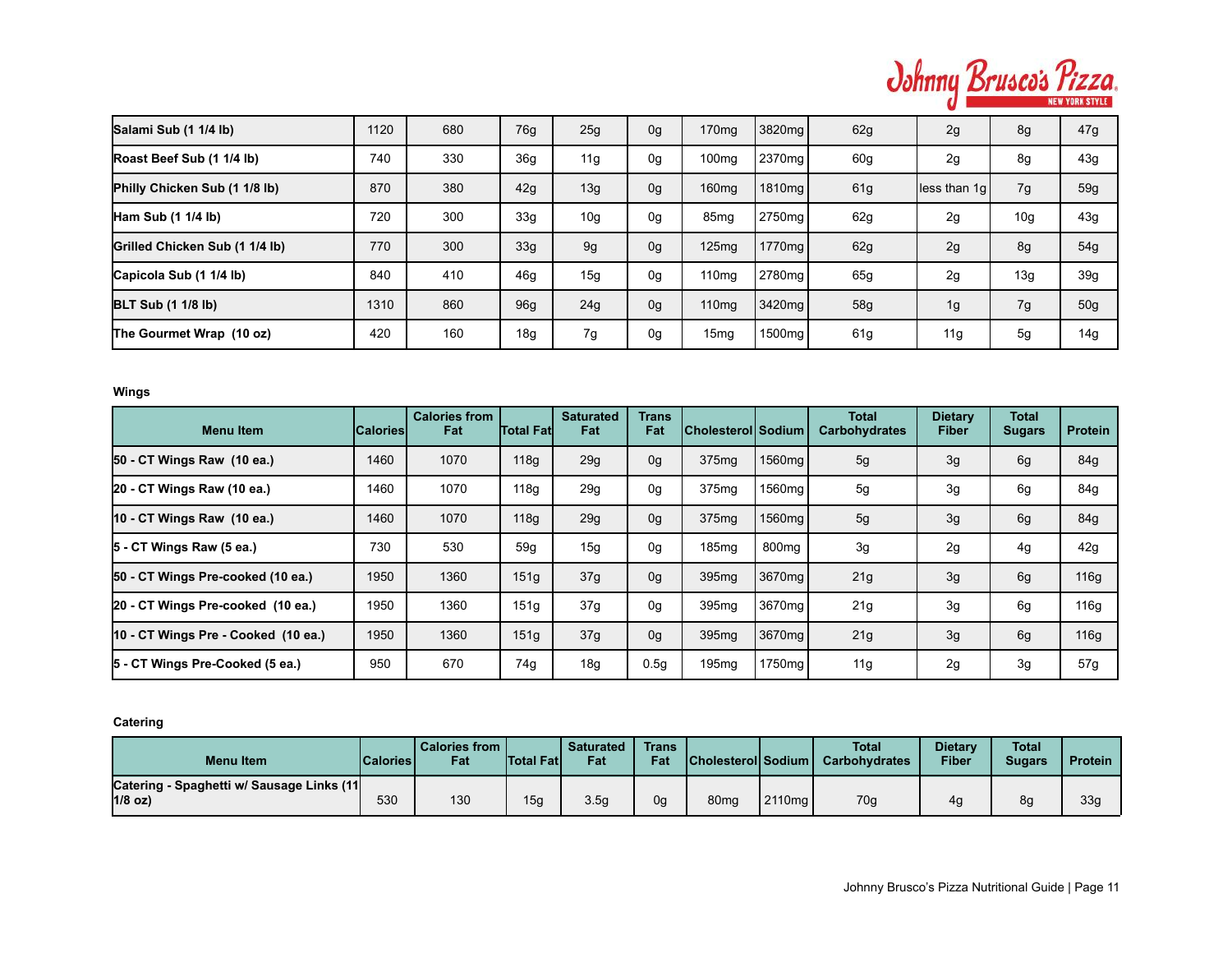| Johnny Brusco's Pizza. |  |
|------------------------|--|
|                        |  |

| Catering - Spaghetti w/ Meatballs (10<br>$3/10$ oz)    | 500  | 110 | 12g             | 4g               | 0 <sub>q</sub> | 60 <sub>mq</sub>             | 1820 <sub>mq</sub> | 73g          | 4g             | 8g              | 25 <sub>g</sub> |
|--------------------------------------------------------|------|-----|-----------------|------------------|----------------|------------------------------|--------------------|--------------|----------------|-----------------|-----------------|
| Catering - Spaghetti w/Marinara (8 1/8<br>oz)          | 340  | 40  | 4g              | 0.5 <sub>g</sub> | 0 <sub>q</sub> | less than<br>5mq             | 1450mg             | 67g          | 4g             | 8g              | 12g             |
| Catering - Sandwich Platter (1/2 ea.)                  | 440  | 230 | 25g             | 8g               | 0g             | 55mq                         | 1480mg             | 31g          | less than 1q   | 5g              | 22g             |
| Catering - Mini Garlic Knots (6 7/8 oz)                | 700  | 400 | 44g             | 8g               | 0g             | less than<br>5 <sub>mg</sub> | 1200 <sub>mq</sub> | 61g          | 3g             | less than 1g    | 12g             |
| Catering - Lasagna (10 oz)                             | 660  | 320 | 36 <sub>q</sub> | 20 <sub>g</sub>  | 0g             | 170 <sub>mg</sub>            | 1240mg             | 40g          | 3g             | 9g              | 45g             |
| Catering - Greek Salad (10 1/2 oz)                     | 230  | 170 | 19g             | 4.5g             | 0g             | 15 <sub>mq</sub>             | 1310 <sub>mq</sub> | 15g          | 2g             | 7g              | 4g              |
| Catering - Garden Salad (12 oz)                        | 290  | 210 | 24g             | 4.5g             | 0 <sub>g</sub> | 15 <sub>mq</sub>             | 990 <sub>mq</sub>  | 13g          | 3g             | 7g              | 4g              |
| Catering - Fettuccine Alfredo (8 1/8 oz)               | 430  | 140 | 16g             | 9g               | 0g             | 45 <sub>mg</sub>             | 1700mg             | 60g          | 4g             | 3g              | 15g             |
| Catering - Eggplant Parmigiana (12 3/8<br>oz)          | 670  | 190 | 21g             | 6g               | 0 <sub>q</sub> | 25 <sub>mq</sub>             | 2110 <sub>ma</sub> | 100q         | 8g             | 13g             | 22g             |
| Catering - Cinnamon Knots (7 1/4 oz)                   | 720  | 240 | 27g             | 4.5g             | 0g             | 0 <sub>mg</sub>              | 1050 <sub>mq</sub> | 106g         | 3g             | 43g             | 12g             |
| Catering - Chicken Wings (6 1/4 ea.)                   | 910  | 670 | 74g             | 18g              | 0 <sub>q</sub> | 235 <sub>mq</sub>            | 970 <sub>mq</sub>  | 3g           | 2g             | 4g              | 53g             |
| Catering - Chicken Parmigiana (13 1/4<br>oz)           | 620  | 160 | 18g             | 6g               | 0 <sub>q</sub> | 70 <sub>mq</sub>             | 2100mg             | 79g          | 5g             | 10 <sub>q</sub> | 38 <sub>g</sub> |
| Catering - Cheesecake (1 slc)                          | 420  | 270 | 30q             | 0 <sub>g</sub>   | 0 <sub>g</sub> | 130 <sub>mq</sub>            | 270 <sub>ma</sub>  | 33g          | 0 <sub>q</sub> | 23g             | 7g              |
| Catering - Caesar salad (11 oz)                        | 450  | 350 | 39 <sub>q</sub> | 10 <sub>g</sub>  | 0 <sub>q</sub> | 55 <sub>mq</sub>             | 990 <sub>mq</sub>  | 19g          | 5g             | 2g              | 17g             |
| Catering - Buffalo Chicken Dip (7 3/8 oz)              | 570  | 280 | 31 <sub>g</sub> | 10 <sub>g</sub>  | 0 <sub>q</sub> | 70 <sub>mq</sub>             | 1230mg             | 47g          | 2g             | 2g              | 25 <sub>g</sub> |
| Catering - Box Lunch (1 1/4 lb)                        | 1110 | 580 | 65g             | 17g              | 0 <sub>q</sub> | 110 <sub>mg</sub>            | 3190mg             | <b>86g</b>   | 4g             | 13g             | 46 <sub>g</sub> |
| Catering - Boneless Chicken Wings (8)<br>1/8 oz)       | 300  | 70  | 7g              | 1g               | 0g             | 65 <sub>mq</sub>             | 1470 <sub>mq</sub> | 29g          | 2g             | 0g              | 31 <sub>g</sub> |
| Catering - Baked Penne (9 5/8 oz)                      | 450  | 160 | 18g             | 9g               | 0g             | 90 <sub>mq</sub>             | 900 <sub>mq</sub>  | 55g          | 3g             | 11g             | 22g             |
| Catering - Baked Cheese Ravioli (9 5/8<br>(oz          | 450  | 160 | 18 <sub>g</sub> | 9g               | 0 <sub>q</sub> | 90 <sub>mq</sub>             | 900 <sub>mq</sub>  | 55g          | 3g             | 11g             | 22g             |
| Catering - Salad - Grilled Chicken Add-on<br>(21/2 oz) | 90   | 25  | 3g              | 1g               | 0 <sub>q</sub> | 45 <sub>mq</sub>             | 650 <sub>mg</sub>  | less than 1q | 0 <sub>g</sub> | 0g              | 16g             |

**Sides**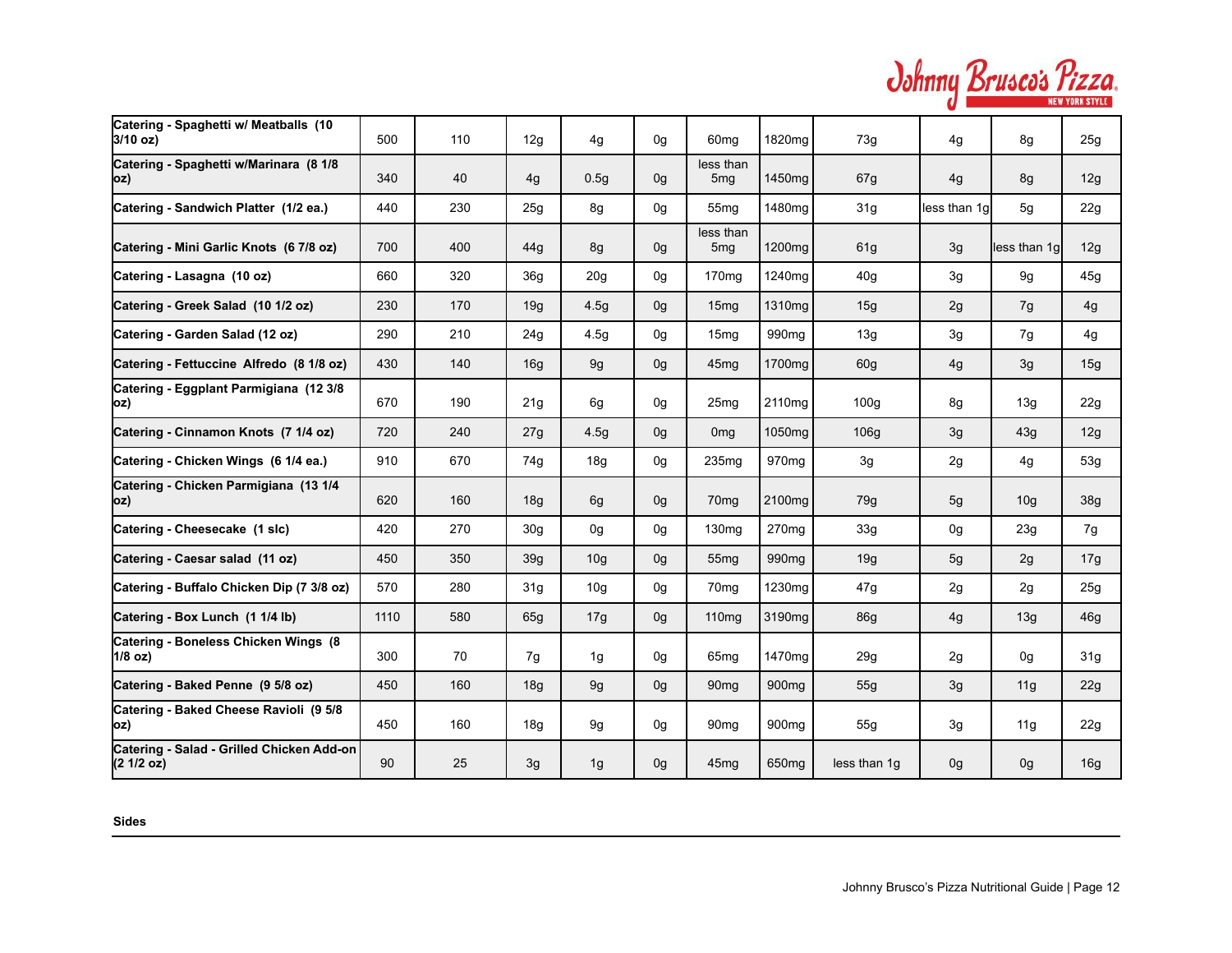

| <b>Menu Item</b>    | Calories <i>\</i> | l Calories from<br>Fat | <b>Total Fatl</b> | <b>Saturated</b><br>Fat | <b>Trans</b><br>Fat | Cholesterol Sodium_ |                   | Total<br><b>Carbohydrates</b> | <b>Dietary</b><br><b>Fiber</b> | <b>Total</b><br>Sugars | <b>Protein</b> |
|---------------------|-------------------|------------------------|-------------------|-------------------------|---------------------|---------------------|-------------------|-------------------------------|--------------------------------|------------------------|----------------|
| Side - Chips (2 oz) | 220               | 120                    | 13 <sub>q</sub>   | . 5g                    | 0g                  | 0mg                 | 1420mg            | 27g                           | 2g                             | 2g                     | 2g             |
| Side - Fries (6 oz) | 280               | 90                     | 10 <sub>g</sub>   | 3g                      | 0g                  | 0mg                 | 570 <sub>mq</sub> | 43g                           | 4g                             | 2g                     | 4g             |

**Toppings (1 oz)**

| <b>Menu Item</b>           | <b>Calories</b> | <b>Calories from</b><br>Fat | <b>Total Fat</b> | <b>Saturated</b><br>Fat | <b>Trans</b><br>Fat | <b>Cholesterol Sodium</b>    |                   | <b>Total</b><br><b>Carbohydrates</b> | <b>Dietary</b><br><b>Fiber</b> | <b>Total</b><br><b>Sugars</b> | <b>Protein</b>  |
|----------------------------|-----------------|-----------------------------|------------------|-------------------------|---------------------|------------------------------|-------------------|--------------------------------------|--------------------------------|-------------------------------|-----------------|
| Steak (1 oz)               | 40              | 15                          | 2g               | 1 <sub>g</sub>          | 0g                  | 20 <sub>mq</sub>             | 280 <sub>mq</sub> | 1g                                   | 0 <sub>q</sub>                 | less than 1g                  | 6g              |
| Spinach (1 oz)             | 5               | $\mathbf 0$                 | 0g               | 0g                      | 0g                  | 0 <sub>mq</sub>              | 0 <sub>mg</sub>   | 1g                                   | less than 1q                   | 0g                            | less than<br>1g |
| Sliced Meatball (1 oz)     | 70              | 30                          | 3.5 <sub>g</sub> | 1.5g                    | 0g                  | 25 <sub>mg</sub>             | 170 <sub>mg</sub> | 3g                                   | 0g                             | 0g                            | 6g              |
| Salami (1 oz)              | 110             | 90                          | 10 <sub>g</sub>  | 3g                      | 0g                  | 25 <sub>mq</sub>             | 440 <sub>mq</sub> | 0g                                   | 0g                             | 0g                            | 6g              |
| Roasted Red Peppers (1 oz) | 5               | 0                           | 0 <sub>q</sub>   | 0g                      | 0g                  | 0 <sub>mq</sub>              | 40 <sub>mq</sub>  | 1g                                   | 0 <sub>q</sub>                 | 0g                            | 0g              |
| Red onion (1 oz)           | 10              | $\mathbf 0$                 | 0 <sub>q</sub>   | 0g                      | 0g                  | 0 <sub>mg</sub>              | 0 <sub>mg</sub>   | 2g                                   | less than 1g                   | 2g                            | 0g              |
| Provolone Cheese (1 oz)    | 100             | 60                          | 7g               | 5g                      | 0g                  | 20 <sub>mg</sub>             | 180 <sub>mg</sub> | 2g                                   | 0g                             | 0g                            | 8g              |
| Pineapple (1 oz)           | 20              | $\mathbf 0$                 | 0g               | 0g                      | 0g                  | 0 <sub>mg</sub>              | 0 <sub>mg</sub>   | 5g                                   | 0g                             | 4g                            | 0g              |
| Pepperoni (1 ea.)          | 10              | 10                          | 1 <sub>g</sub>   | 0g                      | 0g                  | less than<br>5 <sub>mg</sub> | 30 <sub>mg</sub>  | 0g                                   | 0g                             | 0g                            | 0g              |
| Pepperoncini (1 oz)        | 10              | $\mathbf 0$                 | 0 <sub>q</sub>   | 0g                      | 0 <sub>q</sub>      | 0 <sub>mg</sub>              | 560 <sub>mg</sub> | 2g                                   | 0 <sub>q</sub>                 | 1g                            | 0g              |
| Parmesan (1 oz)            | 110             | 100                         | 11g              | 6g                      | 0g                  | 30 <sub>mg</sub>             | 400 <sub>mq</sub> | 0g                                   | 0g                             | 0g                            | 11g             |
| Mushrooms (1 oz)           | 5               | $\mathbf 0$                 | 0g               | 0g                      | 0g                  | 0 <sub>mg</sub>              | 5 <sub>mg</sub>   | 1g                                   | 0g                             | 0g                            | 1g              |
| Mozzarella (1 oz)          | 90              | 60                          | 7g               | 4.5g                    | 0g                  | 25mg                         | 190 <sub>mg</sub> | less than 1g                         | 0g                             | 0g                            | 7g              |
| Minced Garlic (1 oz)       | 60              | 25                          | 3g               | 0g                      | 0g                  | 0 <sub>mg</sub>              | 0 <sub>mg</sub>   | 6g                                   | 0g                             | 0g                            | 0g              |
| Jalapeño Peppers (1 oz)    | 5               | $\mathbf 0$                 | 0g               | 0g                      | 0g                  | 0 <sub>mg</sub>              | 280 <sub>mq</sub> | 1g                                   | 0g                             | 0g                            | 0g              |
| Italian Sausage (1 oz)     | 60              | 30                          | 3.5 <sub>q</sub> | 1g                      | 0g                  | 25 <sub>mq</sub>             | 220mg             | 1g                                   | 0g                             | 0g                            | 7g              |
| Ham (1 oz)                 | 30              | 10                          | 1g               | 0g                      | 0g                  | 10 <sub>mq</sub>             | 300 <sub>mq</sub> | 0g                                   | 0g                             | 0g                            | 5g              |